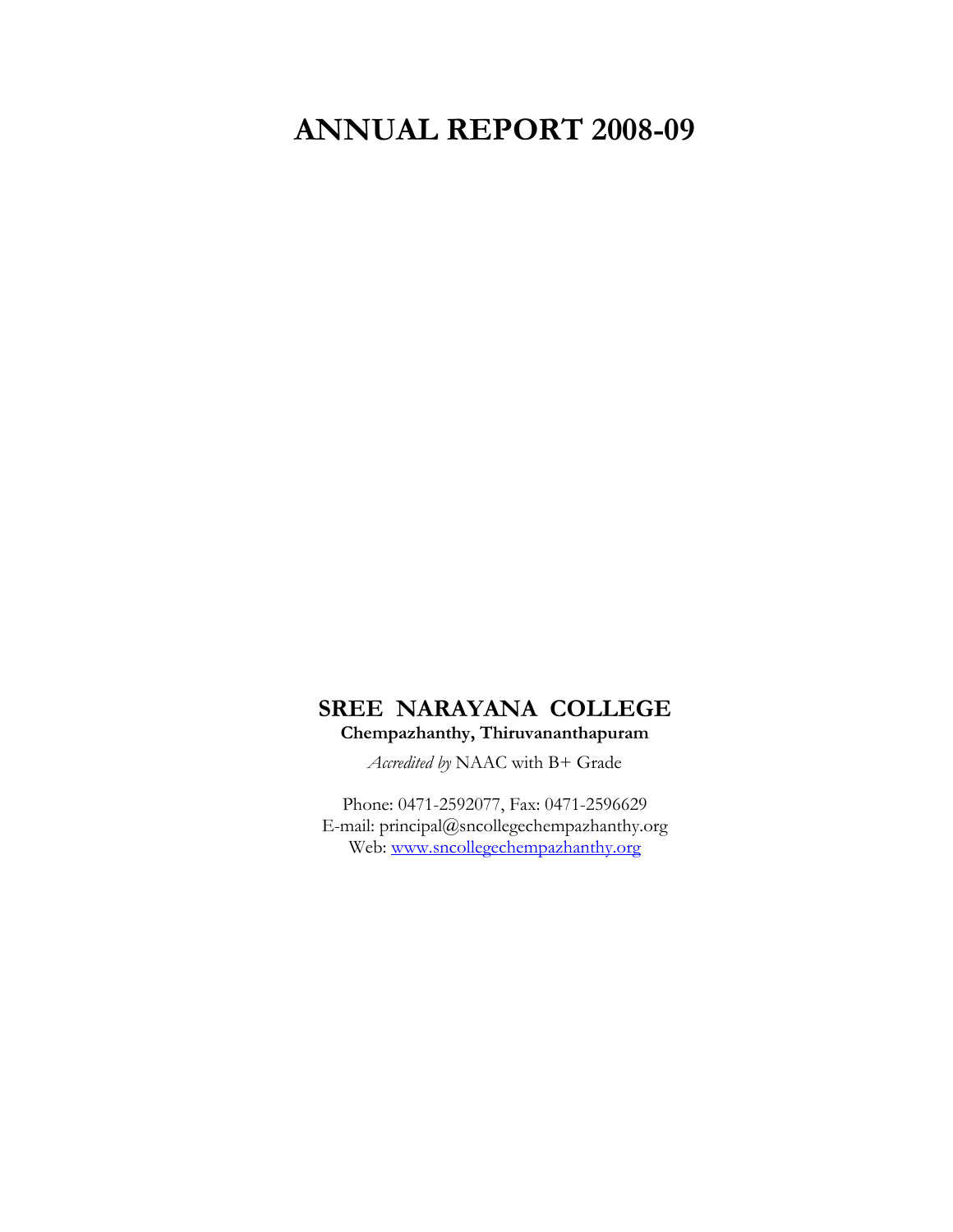# **SREE NARAYANA COLLEGE CHEMPAZHANTHY TRIVANDRUM**

# **ANNUAL REPORT 2008-09**

#### **Introduction**

I am happy to present before you a report of the performance and achievements of Sree Narayana College, Chempazhanthy for the academic year 2008-09. The academic year 2008-09 brought glory and fame to the college both in curricular and co-curricular activities.

Our college secured two first ranks in the University Examination held in March\April, 2008. Priya Shaji in English and Leena S.T. in Psychology. Our students also set records at Inter University levels both in athletics and in aquatics.

 The college has an Academic Committee comprising of all the Heads of Departments and two teacher representatives. The Academic Committee preplans the academic calendar for all academic and allied activities for the ensuing academic year and puts them into practice from the first week of June every year.

Cyber skill development and Communicative English classes were conducted for the Final Year Degree students to empower them for their career advancement and opportunities. The college provides special attention to the personality development of the students through the counselling centre, placement cell and through various Clubs, Committees, Forums and Centers. New computers added to the IT Laboratory and a new digital Photostat machine were installed in the college.

The Department of Chemistry has been selected for financial support under FIST programme of Department of Science and Technology, Govt. of India. Construction of an air-conditioned instrumentation room and a research laboratory has been completed. Major equipment like FTIR and UV-Visible Spectrophotometers, were installed. A computer lab consisting of 10 computers and a server with networking has been set up to give practice to students on web based portal and computational Chemistry.

The year 2008-09 brought glory and fame to our college and it is our responsibility to maintain the present glory and fame the college has attained.

#### **Principal**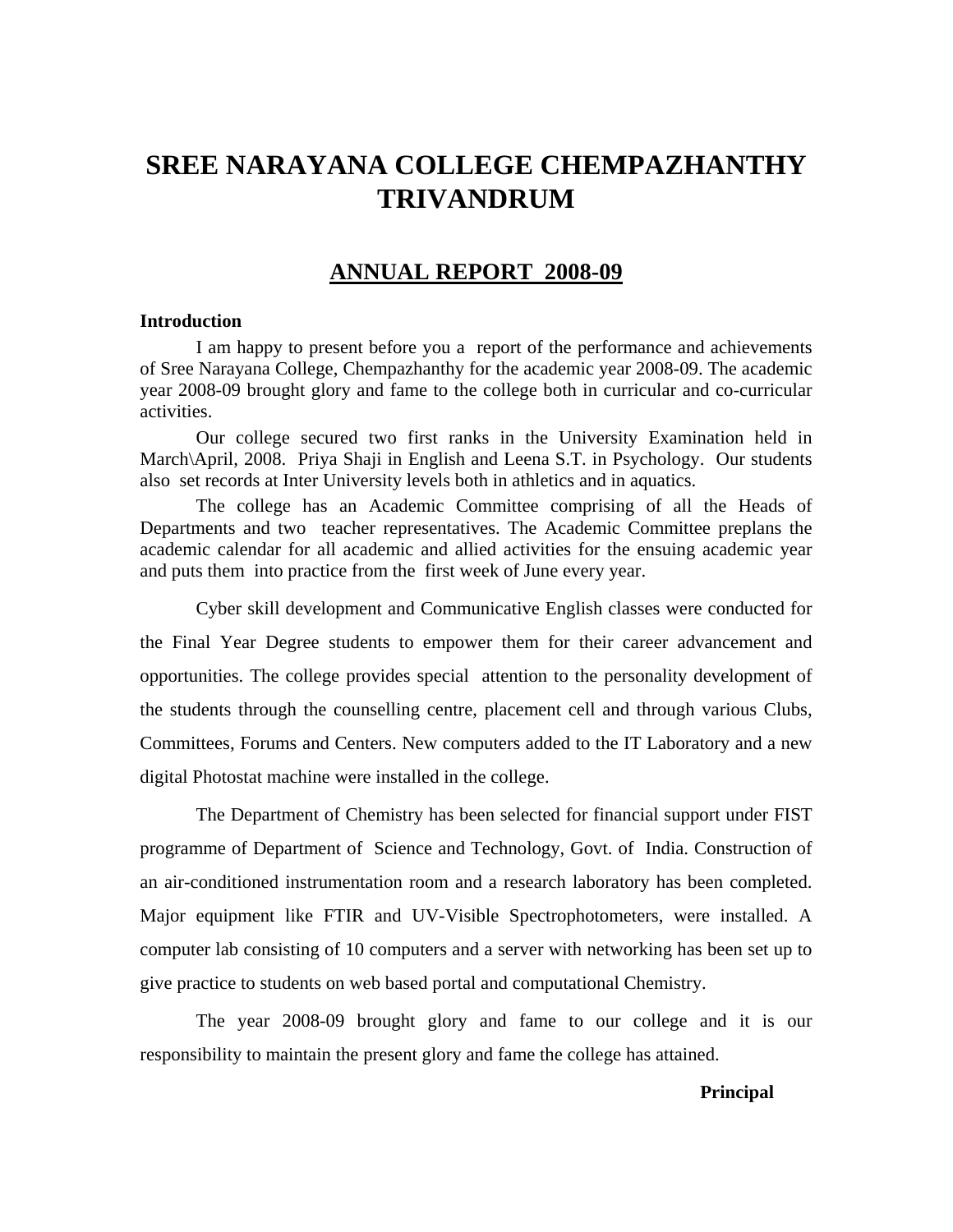# **Staff and Students Strength 2008-09**

| No. of Teaching staff                  | 68   |
|----------------------------------------|------|
| No. of Non-Teaching Staff $\therefore$ | 26   |
| No. of Students                        | 2026 |

# **Table showing Students Strength during 2008-09**

| Courses            | Male | Female | Total |
|--------------------|------|--------|-------|
| <b>BA</b>          | 381  | 771    | 1152  |
| <b>B.Sc</b>        | 264  | 416    | 680   |
| <b>B.Com</b>       | 55   | 85     | 140   |
| Total (UG)         | 700  | 1272   | 1972  |
| M.A                | 04   | 24     | 28    |
| M.Sc               | 04   | 22     | 26    |
| Total (PG)         | 8    | 46     | 54    |
| <b>Grand Total</b> | 708  | 1318   | 2026  |
| (UG & PG)          |      |        |       |

# **Table showing the Teachers Strength during 2008-09**

| Designation              | Male | Female | Total          |
|--------------------------|------|--------|----------------|
| Principal                | 1    |        |                |
| Professor                |      |        |                |
| Reader                   | 5    | 1      | 6              |
| Lecturer Selection Grade | 17   | 34     | 51             |
| Lecturer Senior Scale    | 3    | 3      | 6              |
| Lecturer                 | 1    | 3      | $\overline{4}$ |
| Total                    | 27   |        | 68             |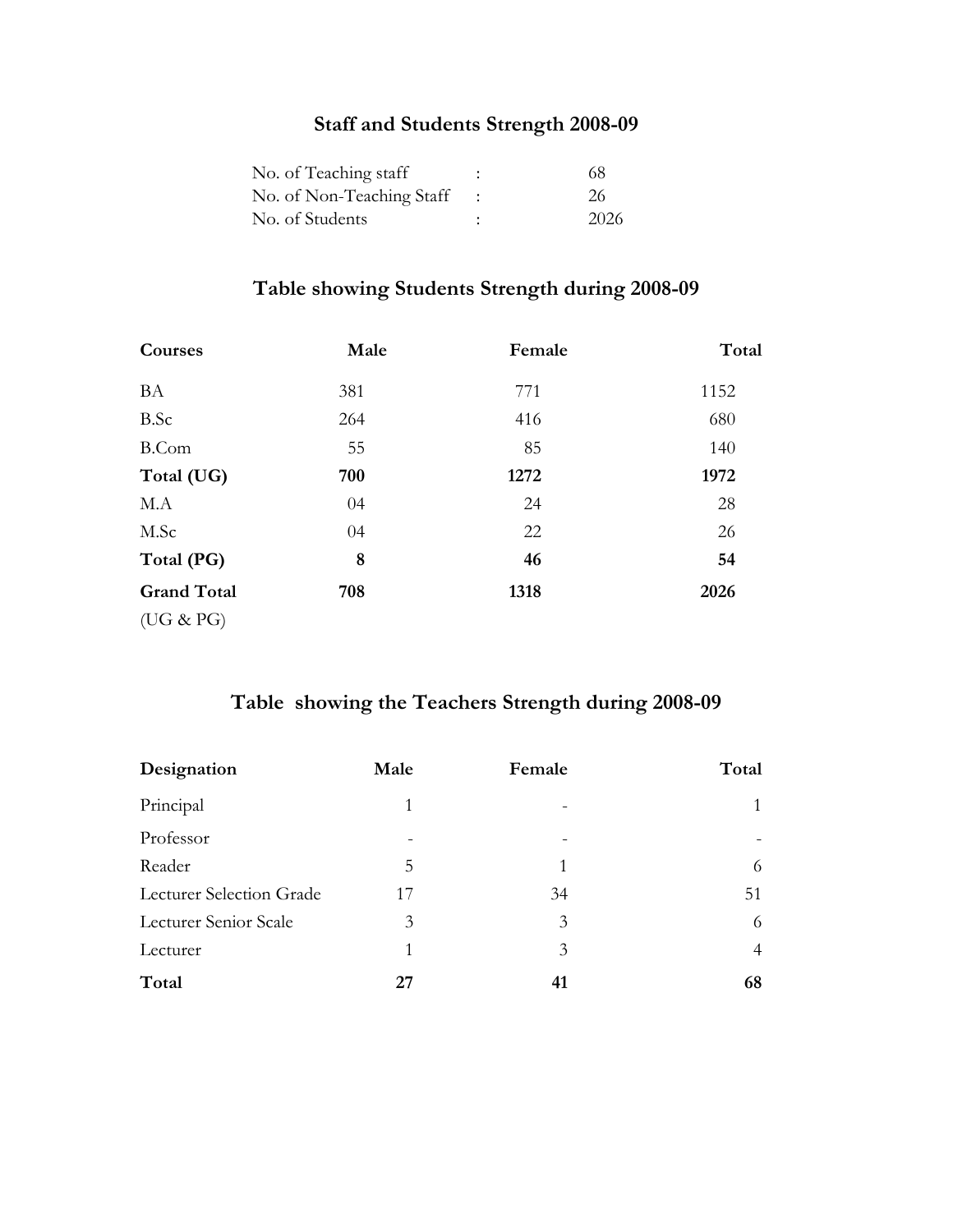# **Results of the University Examinations-March\April, 2008**

 The results of the University Examination of March\April, 2008 showed remarkable improvement compared to the University level averages. During the academic year 2007- 08, our college secured two first ranks. Priya Shaji in English and Leena S. T. in Psychology.

# **Percentage of Pass in the University Examinations of March\April 2008**

| Course            | <b>Percentage of Pass</b> |
|-------------------|---------------------------|
| English           | 69.20                     |
| History           | 56.20                     |
| Political Science | 81.00                     |
| Economics         | 70.50                     |
| Psychology        | 80.50                     |
| Sociology         | 86.30                     |
| Mathematics       | 98.00                     |
| Physics           | 100.00                    |
| Chemistry         | 94.44                     |
| Botany            | 88.88                     |
| Zoology           | 88.20                     |
| Geology           | 96.00                     |
| Commerce          | 74.85                     |
| M.Sc. Chemistry   | 93.33                     |
| <b>MA</b> History | 100.00                    |

### **Internal Quality Assurance Cell**

 The IQAC of our college is extending its helping hands to all for updating the files to be maintained by the Departments. Dr.I.G.Shibi, Co-ordinator, IQAC was nominated as the Co-ordinator for the re-accreditation of our college during 2009. Letter of intent for reaccreditation was sent to the National Assessment and Accreditation Council in February, 2009. The AQAR of 2007-08 was prepared and submitted to the NAAC office at Bangalore.

### **Admission**

 The admissions to various UG and PG courses for the academic year 2008-09 were carried out systematically. Sufficient number of students of caliber were admitted to various courses from the first list itself in many departments.

#### **Examinations**

University Examinations, both annual and supplementary were conducted successfully in the college. Monthly test papers were carried out by each department as part of the academic exercise. Terminal and Model examinations were conducted centrally and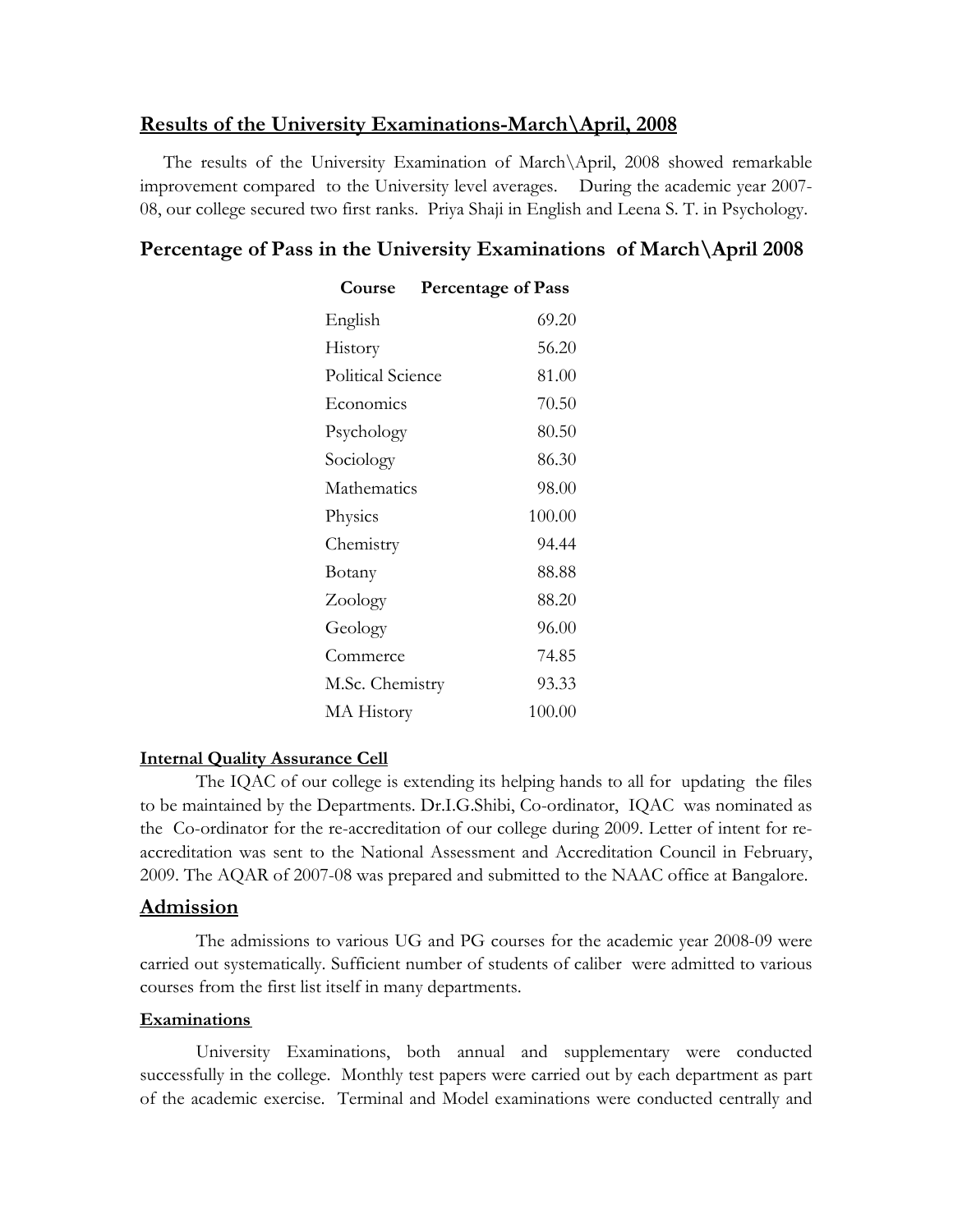progress reports were sent to the parents in time to prepare the students for the final examinations.

### **Important Events\Achievements**

#### **Academic Excellence**

During the academic year 2007-08, our college secured two first ranks. Priya Shaji in English and Leena S.T in Psychology. A felicitation function was organized at the Press Club Conference Hall, Trivandrum on  $17<sup>th</sup>$  July, 2008 to honour the rank holders. Sri.M.Vijayakumar, Hon'ble Minister for Law, Sports and Youth affairs presented mementos and citations to them. Dr.C.Mohan Sreekumar, the Principal, inaugurated the function and felicitation speeches were delivered by Dr.R.Jayaprakash, former Principal and Special Officer, Sree Narayana Trusts, Kollam, Dr.R.Chandrasekharan, RDC Convenor, Smt.T.R.Latha, Department of English, Smt.Usha P.Chandran, Senior Superintendent, and Sri.Balu K.Krishnan, General Secretary, College Union. Smt.Prasad S.Beena, Head of the Department of English welcomed the august audience and Dr.A.S.Raakhee, Department of Psychology proposed the vote of thanks.

## **RESEARCH**

**Dr. R. Mohanakumar** has been awarded Ph.D.for his thesis entitled "Thermal Studies on some Carbohydrates", in Chemistry.

**Dr. A. Shaji** has been awarded KCHR Fellowship for the revision of his Ph.D Thesis.

**Smt. A.P Greeshmalatha**, Department of History submitted her Ph.D. thesis titled "Historical Geography of Valluvanad under the FIP.

**Smt.T.R. Latha,** Department of English submitted her Ph.D thesis entitled "A Change of Tongues: Ente Katha Versus My Story."

**Smt. Baby Geetha,** Department of Zoology submitted her Ph.D thesis entitled "Biomonitoring of Pesticides in fishes."

The following teachers are engaged in their research leading to Ph.D.

*Dept of English* 

- 1**. Smt.V.R. Rajalekshmi -** "Second Language Acquisition"
- 2**. Smt. Reeta Vijayakumar -** "Communicative Competence in English"
- 3**. Smt. C. Roshni** "Mother Tongue Interference in the Pronunciation of English"
- 4**. Smt. R. Lathika** -"Narratology"
- 5**. Smt. B. Mini Anand -** "Electronic Media and English Language Acquisition"

*Dept of Chemistry* 

- 1. **Sri. P.K. Viswanathan**  "Phytochemical Studies on some Annonaeea Plants'.
- 2**. Smt. K.P. Jayasree**  "Salt Effects and Solvent effect on the solvolysis of Acid Chlorides'.

3. **Smt. Neelakumari** - ''Effect of added salt in the solvolysis of cinnamoyl chloride. *Dept of Zoology* 

# **Smt. V.C. Valsa** "Eco-Biological Diversity of certain Cyprinids in a lotic Eco-System in Kerala.''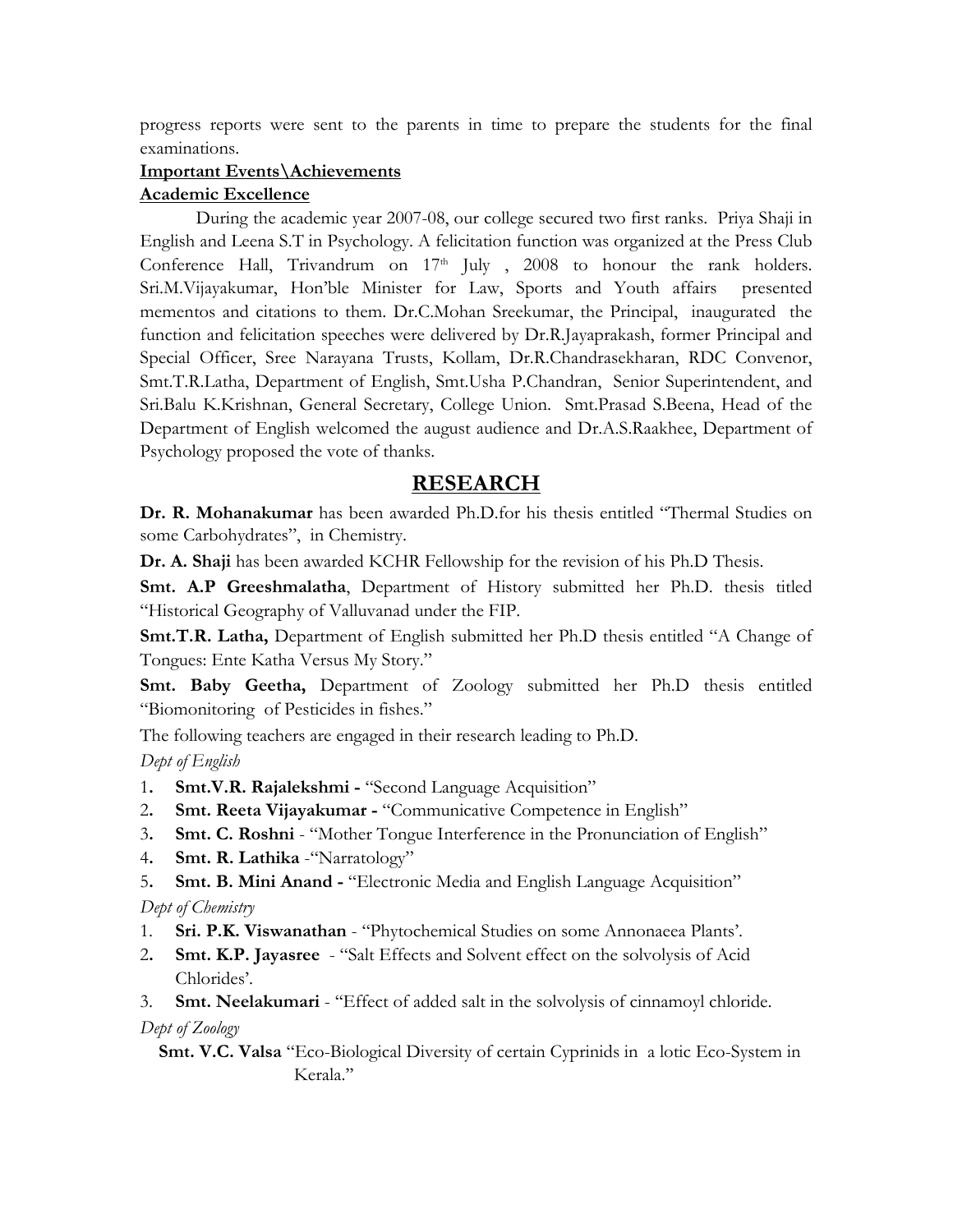## *Dept of Physics*

**Sri.K Kochu Narayanan** "Studies and Development of ESPI/DSPI Techniques for the Non-destructive evaluation of certain new materials used for industrial application."

### *Dept of Commerce*

**Sri. M. Vijayakumar,** "A study of Mutual Fund Investment in India."

*Dept of Statistics* 

**Sri. K.V. Byju**, "on U-Statistics based on best linear functions order Statistics as kernels." *Dept of Economics* 

**Sri.Vinod C.Sugathan** has been selected for doing Ph.D in Economics during the XI Plan Period under FIP

 Our students actively participated in a research study on "Youth Life Style Risk Factor Survey 2008", conducted by the Population Health and Research Institute, Trivandrum and we provided necessary information for a study on "Globalization and Higher Education in Kerala" conducted by the Centre for Development Studies, Trivandrum.

# **ON GOING MINOR RESEARCH PROJECTS FUNDED BY UGC**

# **Department of Botany**

**Smt. Sathee Devi P -** "Cytology of the endosperm of Barren Coconuts" **Dr. S. Anilkumar -**"Revision of the Genus Amaranthus**"** 

## **Department of History**

**Dr. A. Shaji -**"Dimensions of Social Protest: Conversion Threat of the Low Caste People for Social change (1930-1936)

**Dr. G. Sreenivasan -**"Social Mobility Subaltern Strategies: Honorific titles and Social Elevation among the Avarnas in Travancore"

# **Department of Physics**

**Dr. S. Sreelatha -**"Investigation of Source Regions and Generation Mechanisms of Short Period Gravity Waves in the Low Latitude Troposphere Using Indian MST Radar"

# **Department of Commerce**

**Dr. M.K. Manilal -** "Textile Industry in the Public Sector in Kerala"

# **Department of Chemistry**

**Sri. P.K. Viswanathan -**"Phytochemical studies on the plant 'Popowia Beddomeana"

**Dr. T. Suresh** - "Studies on the Chemical Changes of Red *Plambago* in Ayurvedic Medicinal Preparations*"*.

**Dr. R. Revamma** -"Pasting Andrheological Properties of Starch and its Derivatives in Presence of Added Chemicals*"* .

**Dr. I.G. Shibi -**"Modified Banana Stalk for the Removal of some Organic Dyes from Aqueous Solution-Evaluation of kinetic and Thermodynamic Parameters"

# **Department of Economics**

**Dr. V.A. Jameela -**"Micro Credit & Women Empowerment – A Case Study" **Sri. Vinod C. Sugathan -**"Ecotourism and Local Population in Kerala"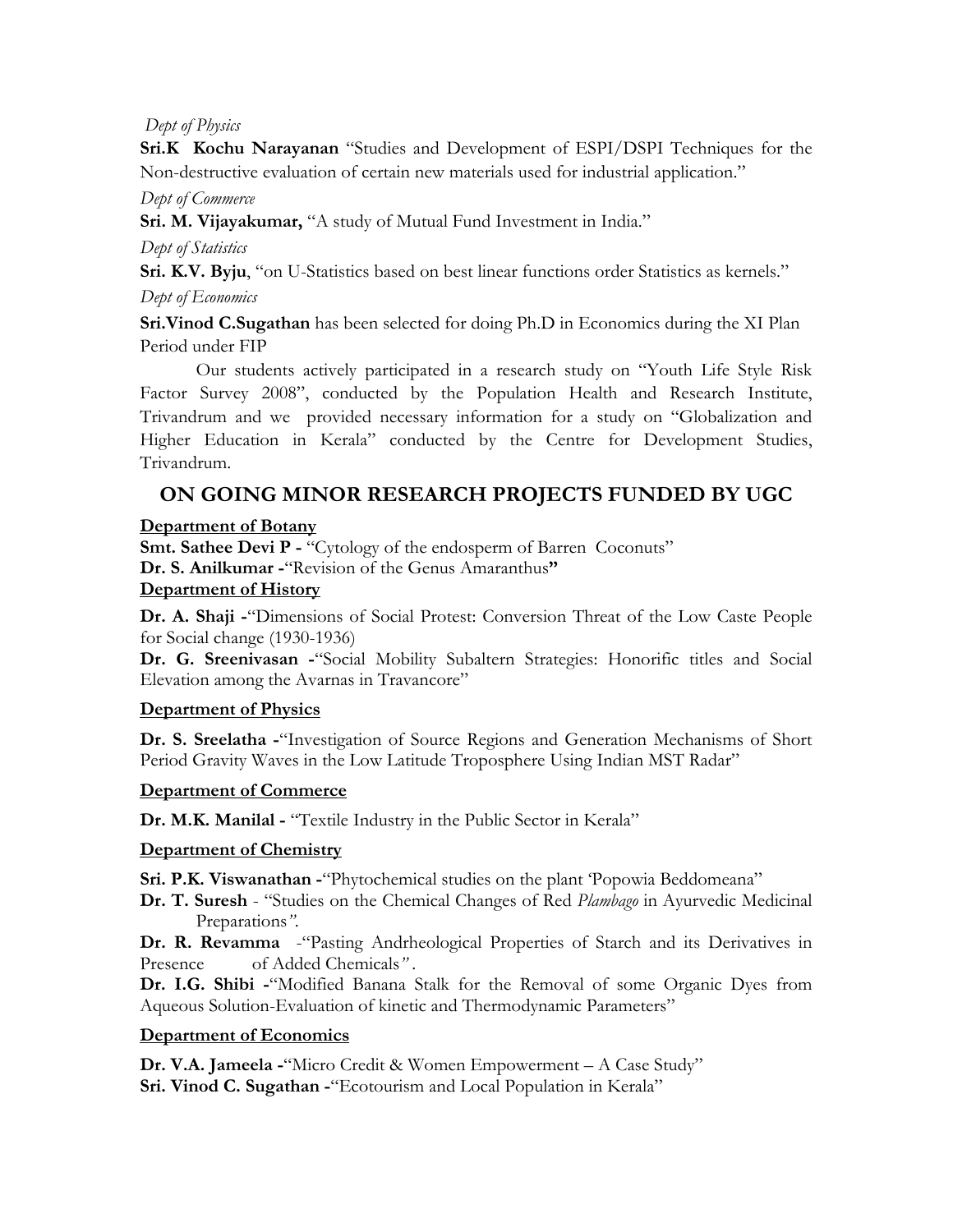# **PUBLICATIONS**

# **Department of History**

### **Dr. G. Sreenivasn**

- 1. "Dalit Marginalising and Resistance: A Case Study in the Journal of Indian History, Vol.LXXXV Parts 1-3, December, 2007.
- 2. " Illam Practice of the Ezhavas: Strategy for Social Elevation" in the Journal of Kerala Studies, Vol.XXXIV , December, 2007.

## **Dr. C.G.Usha**

- 1. "Vision of Gandhi and Sree Narayana Guru on Womenhood", in the Satyagraha centenary Souvenir, Sivagiri, March 2008.
- 2. "Mannathu Padmanabhan, Athmarthathayude Dharma Thejas" in Viswavedi Feb. 2009.

## **Dr. P. Sivadasan**

- 1. "H.S. Olcott and Kerala: An Enquiry", Anantha Souvenir 2008, Quasqui Cetennial 1883-2008. PP 63-67 July, 2008
- 2. "1917 Le Misrabhojanavum Keraleeya Navodhanavum" in College Teacher, AKPCTA Jubilee Souvenir. Pp199-200, August,2008.
- 3. "Navakeralam Srishticha Misrabhojana Viplavam" in Yuvadhara monthly Journal of the Democratic Youth Federation of India, pp 33-36, September,2008.
- 4. "Loka Charithram Sambhavangaliloode" (Onnam Bhagam) (Text) Chnitha Publications. Trivandrum, 2008.

# **Department of Physics**

**Sri. K. Kochunarayanan** published a paper on "Design and Development of Indigenous Low Cost ESPI System for NDE, in the Journal of Non Destructive Testing and Evaluation Vol.7, issue 1, June, 2008.

### **Department of Statistics**

**Sri. Baiju K.V.,** Jayasree R.S. and Ariya Sarawathy have had their paper entitled "Optimum wavelength for the Demarcation of Brain Tumour Using Autoflurescence Spectroscopy", Brain Research (Elsevier) accepted for publication.

# **Department of Chemistry**

**Dr. I.G. Shibi** published the following three articles:-

- 1. "The role of 1-hydroxyethane-1,1-diphosphonic acid on corrosion inhibition performance of calcium gluconate in mild steel"in *Oriental Journal of Chemistry* 24 (2) 669-672 (2008).
- 2. "Synthesis, characterization and application of iron(III)–loaded Duolite C26 adsorbent for arsenic removal" in *Oriental Journal of Chemistry* 24 (3) 1139-1141 (2008).
- 3. "Importance of Toxicity Studies in Metallic and Mineral Preparations" in the NSSAD souvenir published by Santhigiri Siddha Medical College, Thiruvananthapuram, 2008.

**Sr. I.G.Shibi and Lucky M.V.** published a paper in the Proceedings of the Second World Conference on Siddha Philosophy held at Chennai on December, 2008.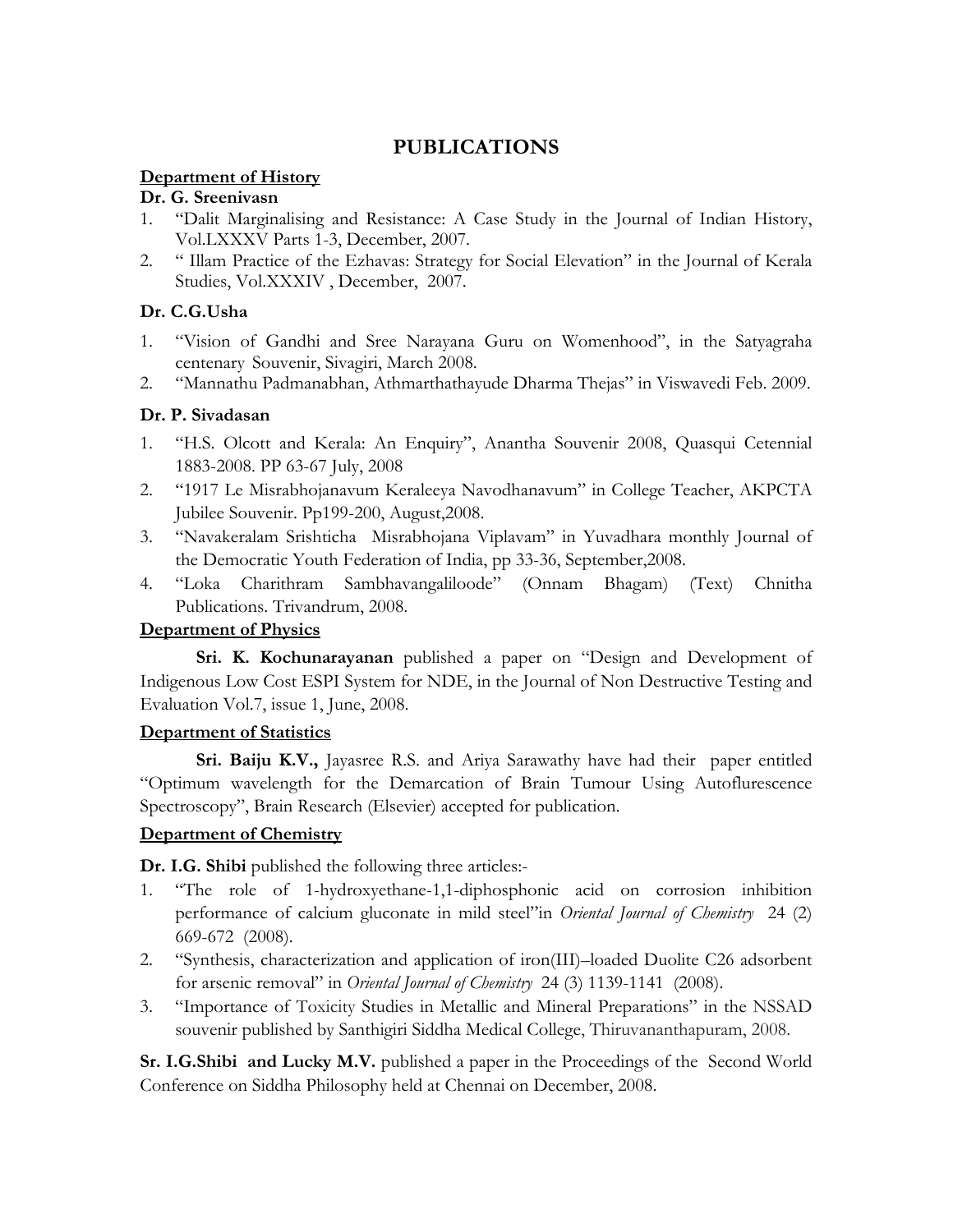### **Department of Malayalam**

**Sri. M. Chandra Babu** published a book titled "Guru", Sahithya Keralam, Trivandrum, 2008.

**Smt. G. Asa** published a short story "*Adrayude Samsayangal*" in Sahithya Keralam, September, 2008 and an article on "*Anthane Athmeeyatha*" in Sahithya Keralam, March, 2009.

## **Department of Botany**

**Dr. S. Anilkumar**, published the following two text books in Botany:-

1. Plus One and Plus Two Botany Text Book

2. Biology and Botany Practical Text Books for Plus two students.

An article entiled "Mangrove Forest", in the Sahithya Keralam monthly in July, 2008.

## **Department of Political Science**

## **Dr. P.S. Vijaya Nathraj**

A paper on "Rights of Disabled Persons: Vision and Mission" in the Social Action (New Delhi) Vol.58, No.4, Oct-Dec 2008 pp 393-398.

# **POSITIONS HELD BY OUR TEACHERS**

**Dr. K.L. Vivekanandan –** Member, Syndicate, University of Kerala

Member, Board of Studies in Geology (UG) ,University of Calicut and Kannoor

**Dr. R. Mohanakumar**, Member, Academic Council, Mahatma Gandhi University, Kottayam.

**Dr. I.G. Shibi –** Member Academic Council, University of Kerala

General Secretary of Academy of Chemistry Teachers.

Organizing Secretary of the Lecture Series on Computational Chemistry held at Christian college, Chengannur on *16th October, 2008,* S.N. College Kollam on *17th October 2008 and*  Govt. Women's College, Trivandrum on  $18<sup>th</sup>$  October, 2008.

**Dr. S. Sreelatha -** Member, Board of Studies in Physics (UG), University of Kerala

**Smt. R. Lathika**, Member, Faculty of Arts, University of Kerala

**Smt. V.R. Rajalekshmy**, Member Board of Studies in English (UG), University of Kerala **Smt. G. Asa –** Member, Board of Studies in Malayalam, University of Kerala

**Sri. M.D. Ratheeshkumar –** Chairman, Board of Studies in Geology (UG), University of Kerala

Member, Academic Council, University of Kerala

**Dr. S. Satheeshchandran –** Member Facaulty in Commerce, University of Kerala.

Member, Board of Studies in Commerce (UG), University of Kannur.

**Dr. G. Sreenivasn –** Member, Board of Studies in History (UG), University of Kerala

**Dr. P. Sivadasan – M**ember Post Graduate Board of Studies in History ,University of Kerala.

Co-editor "Kerala Kranti" – published by Rajiv Gandhi National institute for Youth and Development, Sriperumbadur, Chennai, 2008.

Resource person of Rajiv Gandhi National Institute for Youth and Development, Sriperumbadur.

Convenor, Malpractice Prevention Squad, University of Kerala.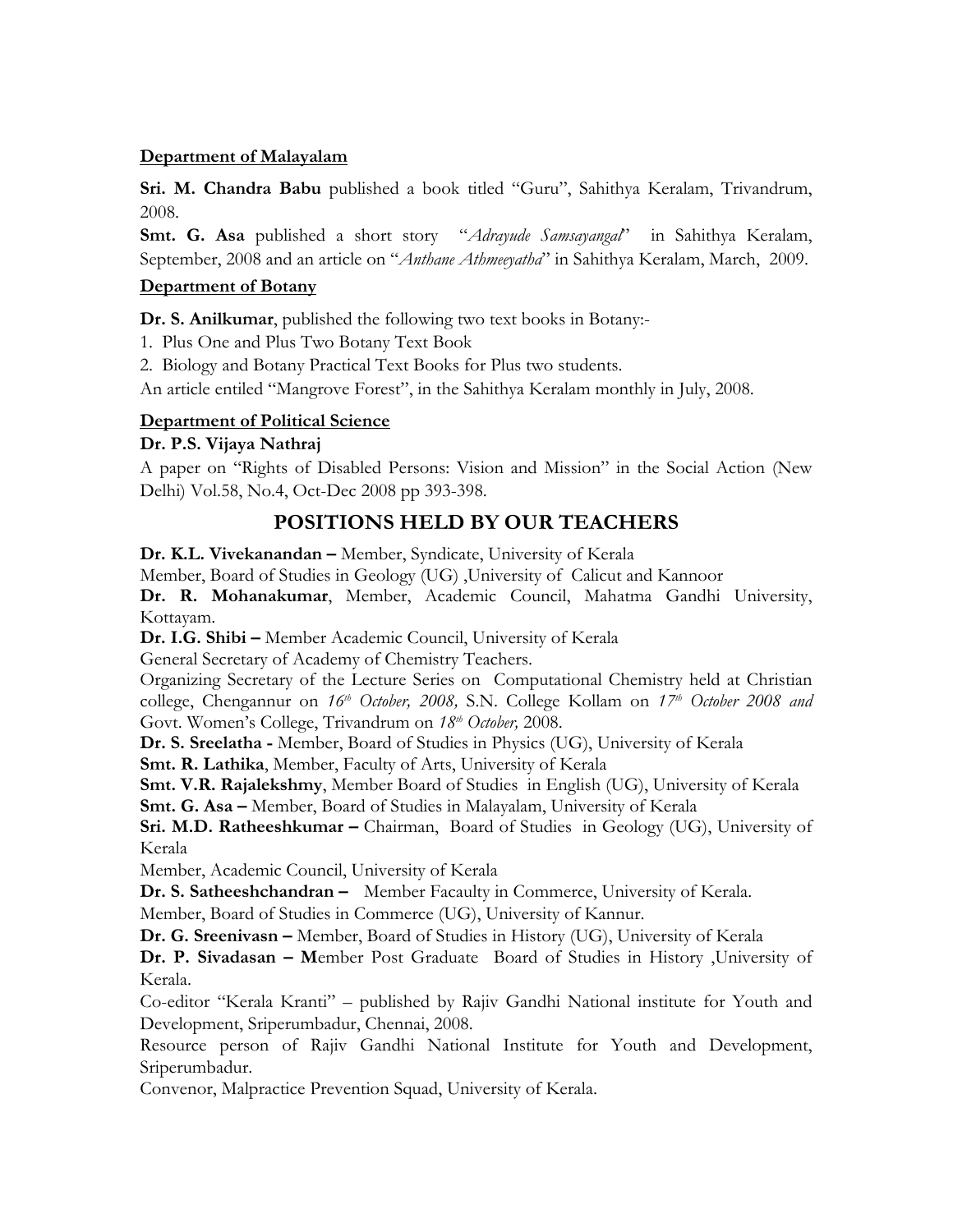He has now been appointed as Lecturer in the University of Calicut,

**Dr. K.Remanan** - District in Charge, Teacher's Cell, Sri Satya Sai Seva Samathy, Trivandrum

**Sri. M.Chandra Babu** - Editor of the monthly "*Sahithya Keralam"*

**Dr. Suresh Jnaneswran** HoD, Department of History has been appointed as Reader, Department of History, University of Kerala.

**Sri. Vinod C.Sugathan -** Member, Malpractice Prevention Squad, University of Kerala.

**Sri. R. Sasi –** Member, Malpractice Prevention Squad, University of Kerala.

**P Satheedevi-**Member Board of studies in Botany, University of Kerala

## **SPECTRUM 2008 SEMINAR SERIES**

All the Departments organized a one day seminar each in the spectrum seminar series. This has been our unique effort since 2004 to acquaint students and faculty with new frontiers of knowledge. This year's seminar series was dedicated to our Founder Manager, Sri R.Sankar to commemorate his Birth Centenary. Sri.Vellappally Natesan, Secretary, Sree Narayana Trusts and General Secretary, S.N.D.P. Yogam inaugurated the Spectrum 2008 which commenced on 30<sup>th</sup> October and concluded on 24<sup>th</sup> November, 2008. Altogether 104 papers were deliberated and discussed in the seminar. Experts in all fields made the seminar series illuminating and fruitful. It also provided an opportunity and platform for our faculty and students to present papers.

 Dr.Gangan Prathapan, Vice-Chancellor, CUSAT delivered the key note address. Dr. Puthusserry Ramachandran delivered the commemorative talk on R.Sankar on the occasion.

### **Prominent Speakers in the Spectrum 2008 Seminar Series**

- 1. Sri. Aji.S, Lecturer (S.S), Department of Computer Science, University of Kerala.
- 2. Prof.S.Narayanan, Retd. Professor and Head, Department of Economics, Govt. Women's College, Trivandrum and formerely visiting professor, Department of Economics, University of Kerala.
- 3. Dr. P.M. Mathew Velloor, Senior Clinical Psychologist, Psychotherapy Center, Trivandrum.
- 4. Dr. Anjana R, Guest Lecturer, Department of Psychology, Sree Narayana College, Chempazhanthy.
- 5. Dr. P. Narayanan, Reader, Department of History, S.D.College, Alleppy.
- 6. Dr. P. Hemachandran, Director, Department of Archeology, Govt. of Kerala, Trivandrum.
- 7. Smt. J. Lalithambika IAS. Govt. of India.
- 8. Dr. M. Indukumari, Professor & Head, Department of Sociology, University of Kerala, Trivandrum.
- 9. Dr. R. Raveendran, Reader, Department of Physics, Sree Narayana College, Kollam.
- 10. Dr.P .R. Prince, Regional Director, School of Technology and Applied Sciences, Mahatma Gandhi University, Regional Center, Pathanamthitta.
- 11. Dr. J. Prabash, Professor, department of Political Science, University of Kerala (Director General, Institute of Parliamentary Affairs, Govt. of Kerala)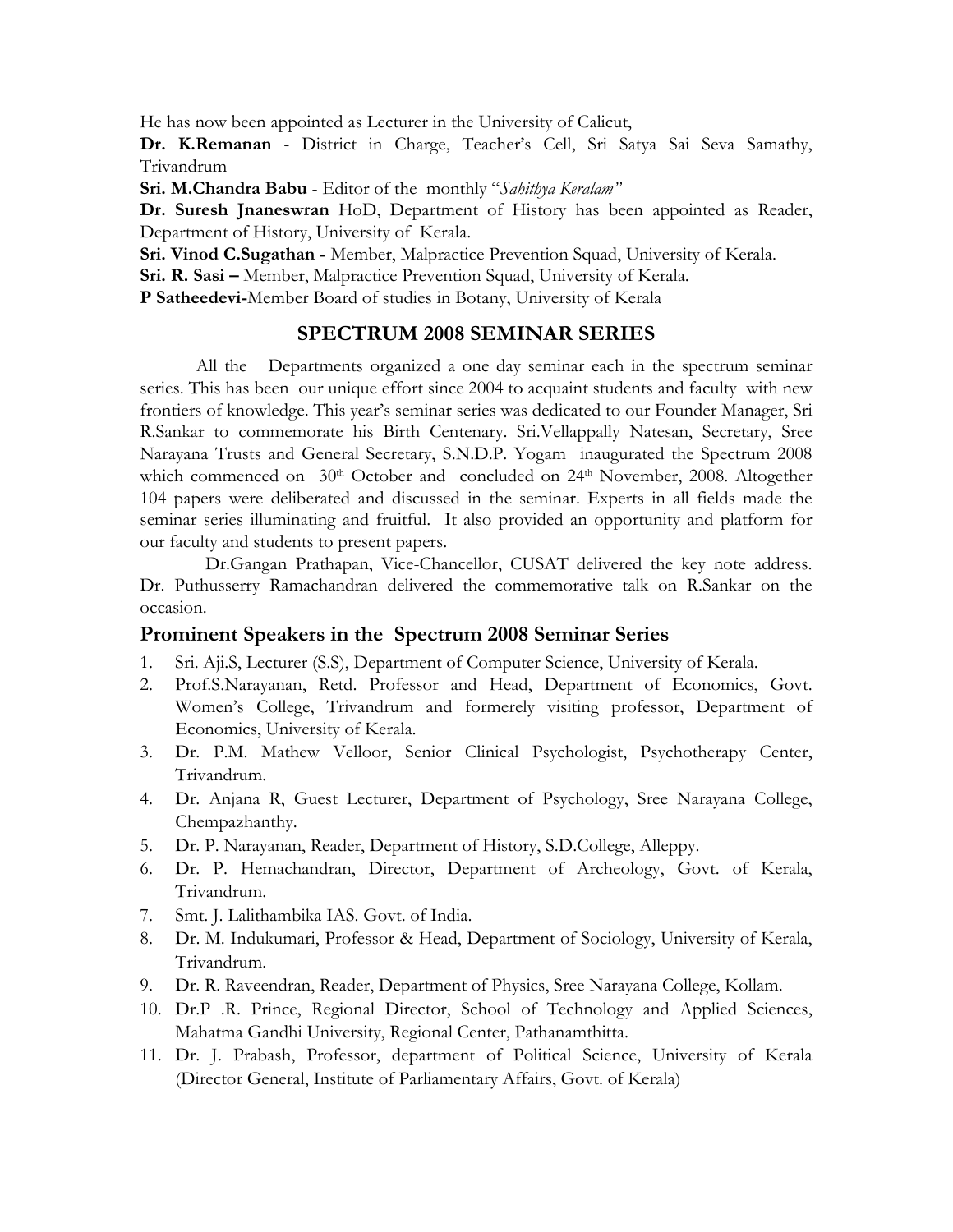- 12. Dr. Achuth Sankar S.Nair, Hon.Director, Centre for Bio-informatics, University of Kerala, Trivandrum.
- 13. Dr. K.N. Rajasekharan, Professor and Head, Department of Chemistry, University of Kerala, Trivandrum.
- 14. Dr. Mathew Dan, Scientist B, Plant Genetic Resource Division, TBGRI, Palode.
- 15. Sri. Shiju P.N, Technical Assistant, Department of Botany , University of Kerala, Trivandrum.
- 16. Dr. Rony Mathew, Asst.Surgeon, General Hospital, Trivandrum.
- 17. Sri. D.D.C. Thampi, Regional Director, Central Ground Water Board, Kerala Region.
- 18. Dr. S.N. Kumar, Joint Commissioner, Entrance Examinations, Govt. of Kerala.
- 19. Dr. V.Ajayakumar, Director, Computer Centre, University of Kerala, Trivandrum.
- 20. Dr. K.Remanan,Reader & Head of the Department of Commerce, Sree Narayana College, Chempazhanthy.
- 21. Dr. Usha S.Nair, Reader, LNCPE, Kariavattom
- 22. Sri. Manu Ramakant, Lecturer in English, Sree Narayana College for Women, Kollam.
- 23. Smt. Saraswathy Nagaraj, Chief Sub-editor (Features) the Hindu, Triavndrum.

#### **Publication of Souvenir**

The papers presented by the resource persons, scholars, teachers and students were published in the Souvenir "Spectrum 2008".

#### **Website**

Our website, www.sncollegechempazhanthy.org contains updated details of our college and related activities.

#### **Founder's Day**

The 36th death anniversary of our founder manager. Sri.R.Sankar was observed as Founder's Day on 7<sup>th</sup> November, 2008. Dr.S.V.Sudheer, Director, Planning and Development, University of Kerala ( formerly Principal, Sree Narayana College, Kollam), delivered the commemorial lecture. Dr.Mohan Sreekumar.C, Principal presided over the function

# **FIST (Fund for Improvement of Science and Technology Infrastructure) for the Department of Chemistry**

The Department of Chemistry has been identified for the financial support under FIST programme of Department of Science and Technology, Govt. of India. A sum of Rs.31.3 lakhs has been received towards the first installment. Construction of an air-conditioned instrumentation room and a research laboratory has been completed. Major equipment like FTIR and UV-Visible Spectrophotometers, were installed. Minor equipment like Electronic balances, Polarograph, De-ioniser , pH meter, Conductivity meter, UV cabinet, Rosewood Viscometer, Refractometer, Potentio meter, Travelling Microscope, Rotary Vacuum Evaporator, Electric Bunsen etc were installed in the laboratory. A computer lab consisting of 10 computers and a server with networking has been set up to give practice to students on web based portal and computational chemistry.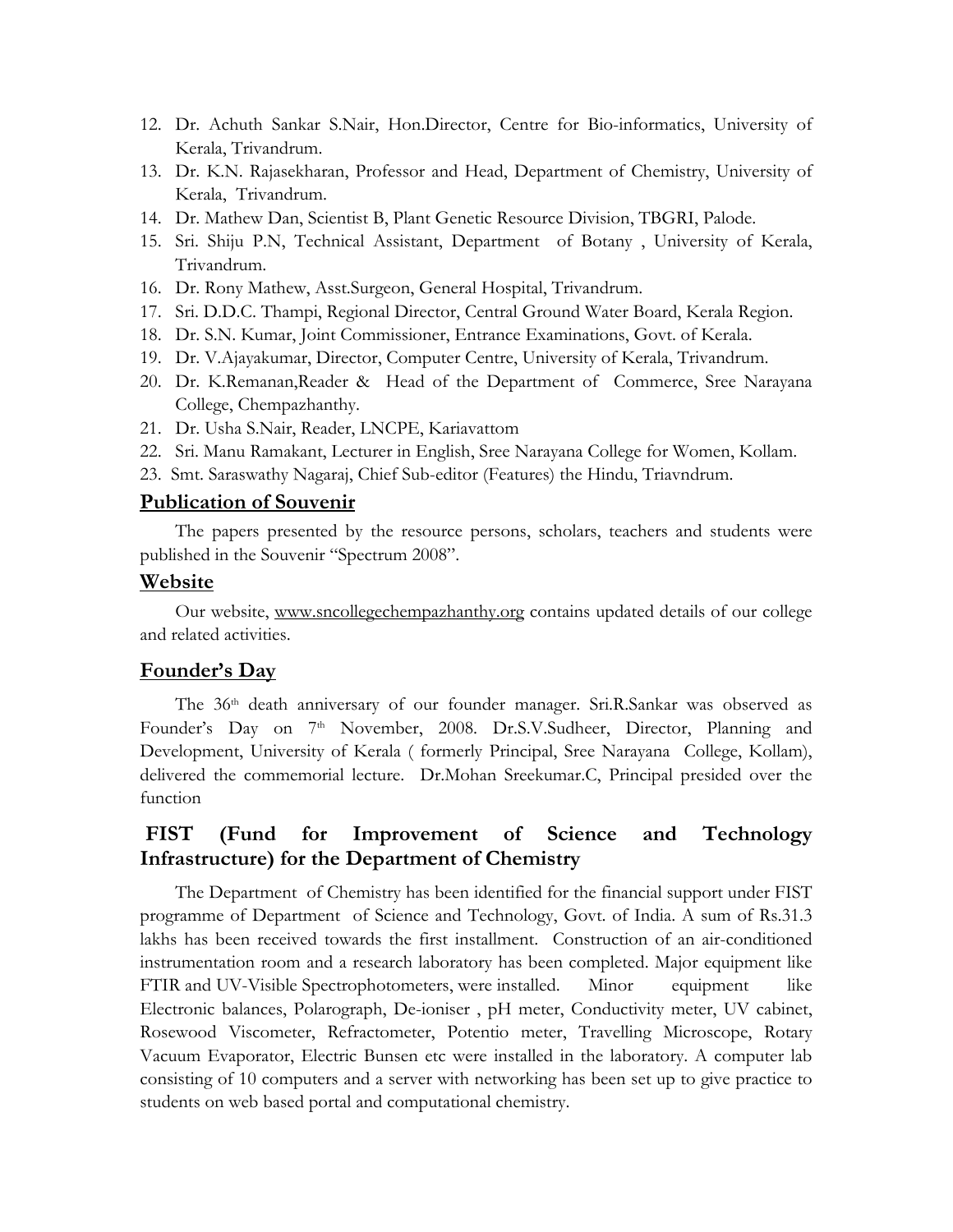#### **Chemistry Workshop on Organic Spectroscopy**

Academy of Chemistry Teachers (ACT) organized a Workshop on "ORGANIC SPECTROSCOPY" in our College on 28<sup>th</sup> March, 2009. Prof.Ajith Vargheese George, President, ACT, presided over the function and Dr.C.Mohan Sreekumar, Principal inaugurated the workshop. Dr.G.Jayakumar, Principal, Mannam Memorial NSS College, Kottiyam delivered the key note address on "Organic Spectroscopy" followed by open discussion. Dr.A Salahudeen Kunju, former Principal, University College, Trivandrum launched the website of ACT, www.actkerala.org. Teachers of Chemistry from various colleges attended the workshop. A farewell meeting for the retiring teachers of the Department of Chemistry from various colleges and the Annual General Body Meeting also held as a part of the workshop.

#### **Merit Awards**

Merit awards for the year 2007-08, sponsored by the PTA were distributed on  $30<sup>th</sup>$ October, 2008 along with the inaugural function of Spectrum 2008.

### **University Endowment Award Distribution**

Kerala University Endowment Award distribution was hosted by the college on 6<sup>th</sup> March, 2009. Honorable Vice-Chancellor Prof.A.Jayakrishnan inaugurated the function and distributed the awards to students. Dr.Mohan Sreekumar. C presided over the function. Adv.A.A.Rasheed, Sri.B.S.Rajeev, Dr.K.L.Vivekanandan and Manu C.Pulikal - Syndicate Members and Sri.Arun P.V., Chairman, Kerala University Union offered felicitations. Dr.A.R.Rajan, Syndicate Member welcomed the audience and Sri.K.A Hashim, Registrar proposed the vote of thanks.

#### **Sports and Games**

 Besides their exemplary academic performance, our students brought laurels to their Alma Mater in sports and games too. We are proud to be the hatrick recipients of the G.V. Raja Memorial Award for the best outstanding performance in Sports. Our aquatic team won several medals and set new records in swimming and bagged the Inter Collegiate Aquatic Championship –(both men and women). Our athletes set new records at national levels too. Raji.C.T. and Neenu B.R. participated in the Junior South Asian Federation Games at Sreelanka and at Indonesia respectively. Rohin A.R., Beena S and Neethu B.R. won Silver Medals at the All India Inter University Aquatics Championship. We also won the Athletic championship and the overall championship. We won the men and women championship and overall championship in the Kerala University Cycling Championship competition. Our students won prizes in Kho-kho and Boxing also.

**Raji.C.T**. won the gold medal in 100 mts hurdles in the International Invitation Atheletics meet held at Sreelanka and also won the gold medal in 100 m hurdles in the All India Inter University Athletics Meet.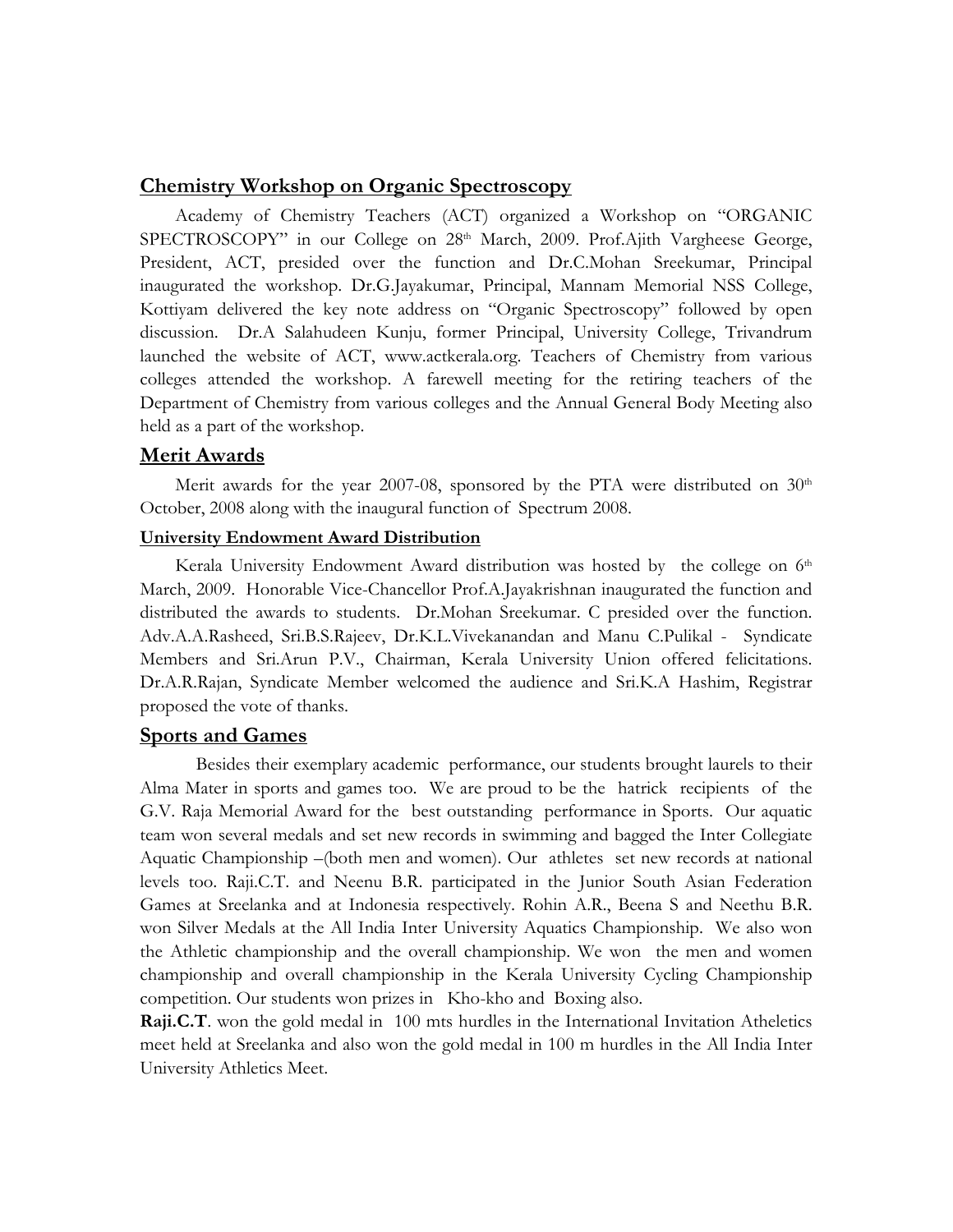**Beena.S** was the Individual Champion of the Inter Collegiate Aquatic Championship 2008- 09.

**Neenu B R** won the Silver medal in the Senior National Aquatic Championship (Water polo)

**Rohini A R** won the silver medal in the All India Inter University Aquatic Championship **Deepa Chandran** won the Silver medal in the All India Inter University Cycling Championship.

**Abhilash R** was the captain of the Kerala University Acqatic Team

**Sankar P** won the Silver medal in the Senior National Athletic Championship (High Jump) **Mubarakh** won the Silver medal in the Senior National Athletic Championship (Decathalon)

**Arun Mohan** won the Silver medal in the All India Inter University Cycling Championship **Shabi S** won the Silver medal in the Junior National Cycling Championship

**Vipin Vijayakumar** won the Silver medal in the Junior National Cycling Championship (massed start)

Our College Athletics (men) team won the championship of Kerala University Athletics.

Our College Cycling (men) won the Cycling championship of Kerala University Inter Collegiate Cycling Championship and our women team was the runner-up in the Kerala University Inter Collegiate Cycling Women Championship.

 The students of Sociology Department won the Ist prize in the Ajay Memorial Cricket Tournament conducted by the College Union.

### **NSS**

 Our NSS Volunteers participated actively in the regular activities of the NSS. Besides this, many of them attended various camps at various levels including National Integration Camps. The volunteers received training in rain water harvesting, disaster management, blood donation and participated in Aids Awareness Programmes. A seven day Annual camp was organized at Govt.L.V.H.S, Pothencode with effect from 20<sup>th</sup> December to 26<sup>th</sup> December, 2008. The camp was inaugurated by Sri.V.Jayaprakash, Revered Deputy Mayor, Trivandrum Corporation. Dr.C.Mohan Sreekumar, Principal of the college presided over the function. Social survey, construction work, cleaning awareness camps, debates , cultural programmes, yoga classes etc., were arranged as part of the camp. Sri.G.Vamadevan, Smt.S.Radhadevi, Sri.K.Prabhullachandran, Sri.S.Somanchettiyar, Sri.Sasthavattom Shaji, Sri.Balu K.Krishnan, Sri.S.Sankar and Sri.Rajith R. offered felicitations during the inaugural session. Dr.A.Shaji welcomed the audience and Smt. Aparna S.Mohan proposed the vote of thanks .Dr.L.Thulaseedharan, Brhamanayakam, Sri.Punnappura Jyothikumar and Prof.K.Balachandran handled various classes in the camp.

World Blood Donation Day was observed in the college jointly organized by the Thermo Penpole, Kerala Aids Control Society and Sree Chithra Institute of Medical Science and Technology on 26<sup>th</sup> June, 2008. Three volunteers participated in the Disaster Management Training . A Traffic awareness drama was conducted in the college with the help of Kerala State Traffic Police Force on 4<sup>th</sup> July, 2008. Thirty volunteers participated in the cleaning activities in the Vanchiyoor Court premises on 2nd October, 2008 as part of Gandhi Jayanthy days. A legal literacy programme was conducted for the Second Year Degree students in the college on 28<sup>th</sup> October, 2008.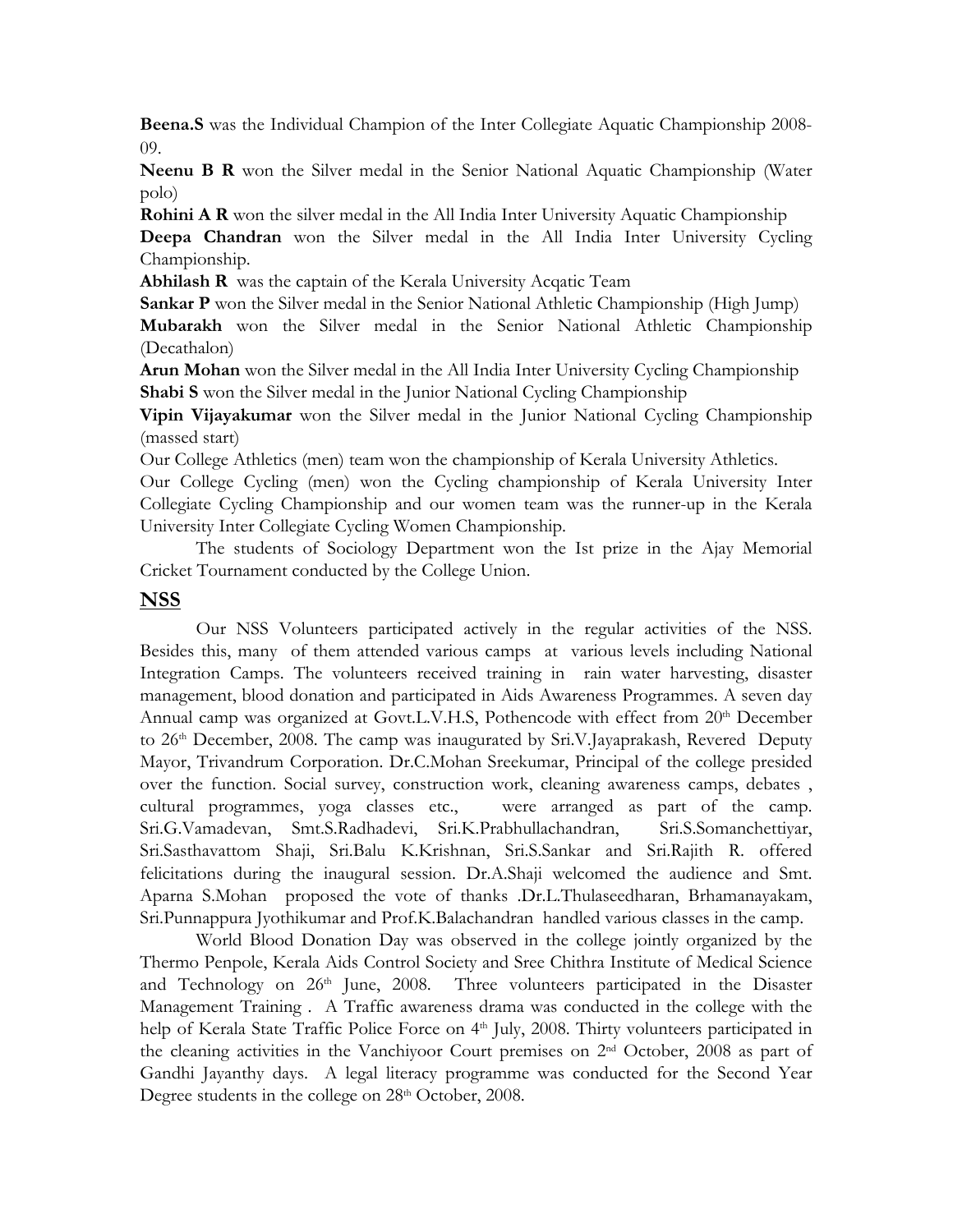Our NSS Unit received an award from the Kerala State Aids Control Society on 1<sup>st</sup> December, 2008. An orientation programme was organized for the new volunteers on  $5<sup>th</sup>$ December, 2008 and Sri.G.V.Hari handled the classes. Our NSS unit organised blood grouping and blood donation camps and also implemented '*Nammude Maram Padhathi'*. A toilet for the Mevallur Anganavadi was constructed by our volunteers. Renjith Mohan M.V. has been selected for Pre-RD Camp. The NSS volunteers participated in the quiz competition held at the Govt.College, Chavara. Dr.Shaji.A. Programme Officer participated as Contingent leader of the University of Kerala in the National Integration Camp at Madhya Pradesh.

## **NCC**

U/O Lekshmi Priya attended the Republic Day Parade at New Delhi on 26th January, 2009. Our cadets attended various Camps at the State and National Levels. 15 cadets passed the "B" Certificate Examination and five Cadet passed the "C" Certificate Examination. Thirty cadets attended annual training camp at G.V.Raja, Trivandrum.

#### **Information, Communication and Technology**

 We are organizing computer awareness programme **CAP 2008** for the Final Year Degree Students in which students were trained in Windows, MS Office and Internet practices.

#### **Communicative Skill Development**

The need for achieving proficiency in Communicative English is indisputable. To train our students in Communicative English, we have organized classes for the Final Year Degree students.

## **SEMINARS/CONFERENCES/WORKSHOPS/REFRESHER COURSE ETC., ATTENDED BY THE TEACHERS**

#### **Dr. S. Sreelatha**

 A five day workshop on "Restructuring Syllabus (UG) in Physics organized by the Board of Studies and sponsored by Kerala Higher Education Council from 17th to 21st February, 2009 held at the Department of Physics, Trivandrum.

### **Smt. E. Padmakumari**

- A three day National seminar on "Algebra Analysis & Discrete Mathematics" organized by the Department of Mathematics, University of Kerala
- A two day National seminar on "Women and Health" organized by the Women's Study Centre, University of Kerala, co-sponsored by UNDP on  $12<sup>th</sup>$  and  $13<sup>th</sup>$  March, 2009 at Trivandrum.

#### **Smt.K.S. Lilamma**

A two day National Seminar on "Graph-Fuzzy Theory-Links & Applications in the Real World Problem" organized by the Department of Mathematics, Sree Narayana College, Kollam from 1-12-2008 to 3-12-2008.

#### **Sri.G. Hariprakash**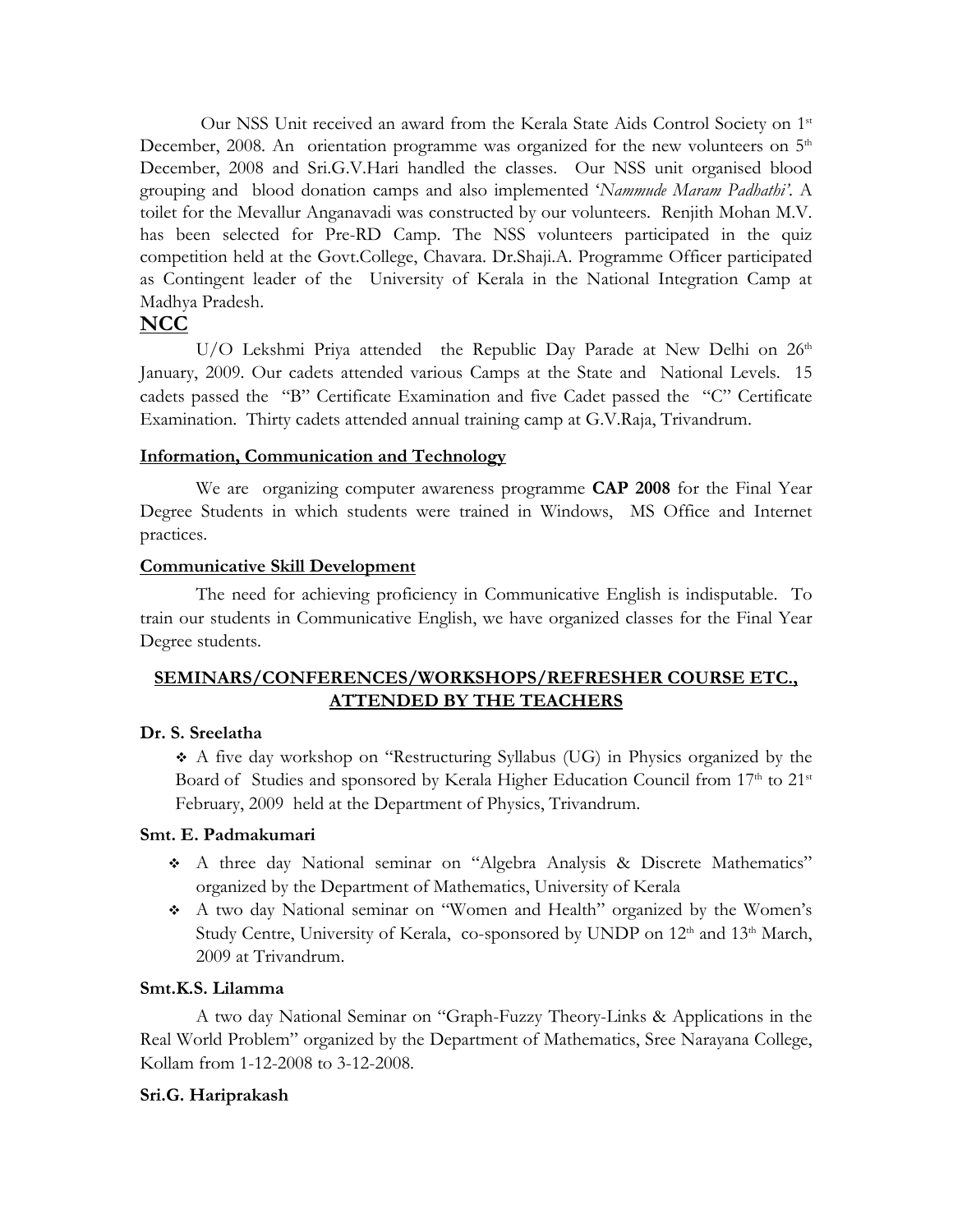- A two day National Seminar on "Graph-Fuzzy Theory-Links & Applications in the Real World Problem" organized by the Department of Mathematics, Sree Narayana College, Kollam from 1-12-2008 to 3-12-2008.
- A five day workshop on "Restructuring curriculum of UG Courses in Mathematics" organized by the Board of Studies, University of Kerala, sponsored by the Higher Education Council, Govt. of Kerala, Trivandrum from 24<sup>th</sup> February to 28<sup>th</sup> February, 2009.

# **Smt. Salila Ravi**

- A three day state level workshop on "Data Structure using C" organized by Kerala state Council for Science, Technology held at All Saints College, Trivandrum from 9-1-08 to 11-1-08.
- A three day National Seminar on "C & Data Structure" organized by the Department of Mathematics, Mar Ivanios College Trivandrum from 27-11-08 to 29- 11-08.
- A three day National Seminar on "Application of Data Structure in Mathematics" organized by Council of Scientific and Industrial Research held at All Saints College, Trivandrum from 9-1-08 to 11-1-08.
- A five day workshop on "Restructuring curriculum of UG Courses in Mathematics" organized by the Board of Studies, University of Kerala, sponsored by the Higher Education Council, Govt. of Kerala, Trivandrum from 24th February to 28th February, 2009.

# **Dr.K.Remanan**

- A National Seminar on ""Higher Education in Kerala Reform Initiatives, organized by The Kerala Academy of Social Sciences, at Trivandrum on 23-10-08.
- A five day workshop on "Restructuring curriculum of UG Courses in Commerce" organized by the Board of Studies, University of Kerala, sponsored by the Higher Education Council, Govt. of Kerala, Trivandrum from 24th February to 28th February, 2009.
- A two day Team Leaders Training Programme at Alwaye organized by Satya Sai Seva Samathy, Kerala State on 21<sup>st</sup> and 22<sup>nd</sup> March, 2009.
- A one day seminar on "Innovative Teaching Methodology" organized by the ICFAI National College, Trivandrum on 11-10-2008.
- A one day workshop on "IT Enabled Examination Governance" organized by the University of Kerala, Trivandrum on 22-10-2008.
- A one day seminar on "Relevance of Co-operative in the Service Sector of Kerala", organized by the Alumni Association of the Department of Commerce, University of Kerala on 1<sup>st</sup> November, 2008.
- A three day Teachers Dersan blessed by Sri Satya Sai Baba at Whitefiled, Bangalore from 9th to  $11^{th}$  May, 2008.
- A two day Office bearers' meet at Aluva on 13<sup>th</sup> and 14<sup>th</sup> December, 2008
- A one day District level office bearers' meet at Trivandrum on 11th January, 2009 and spoke on "Role of Teachers' Cell" in Integrated Teaching.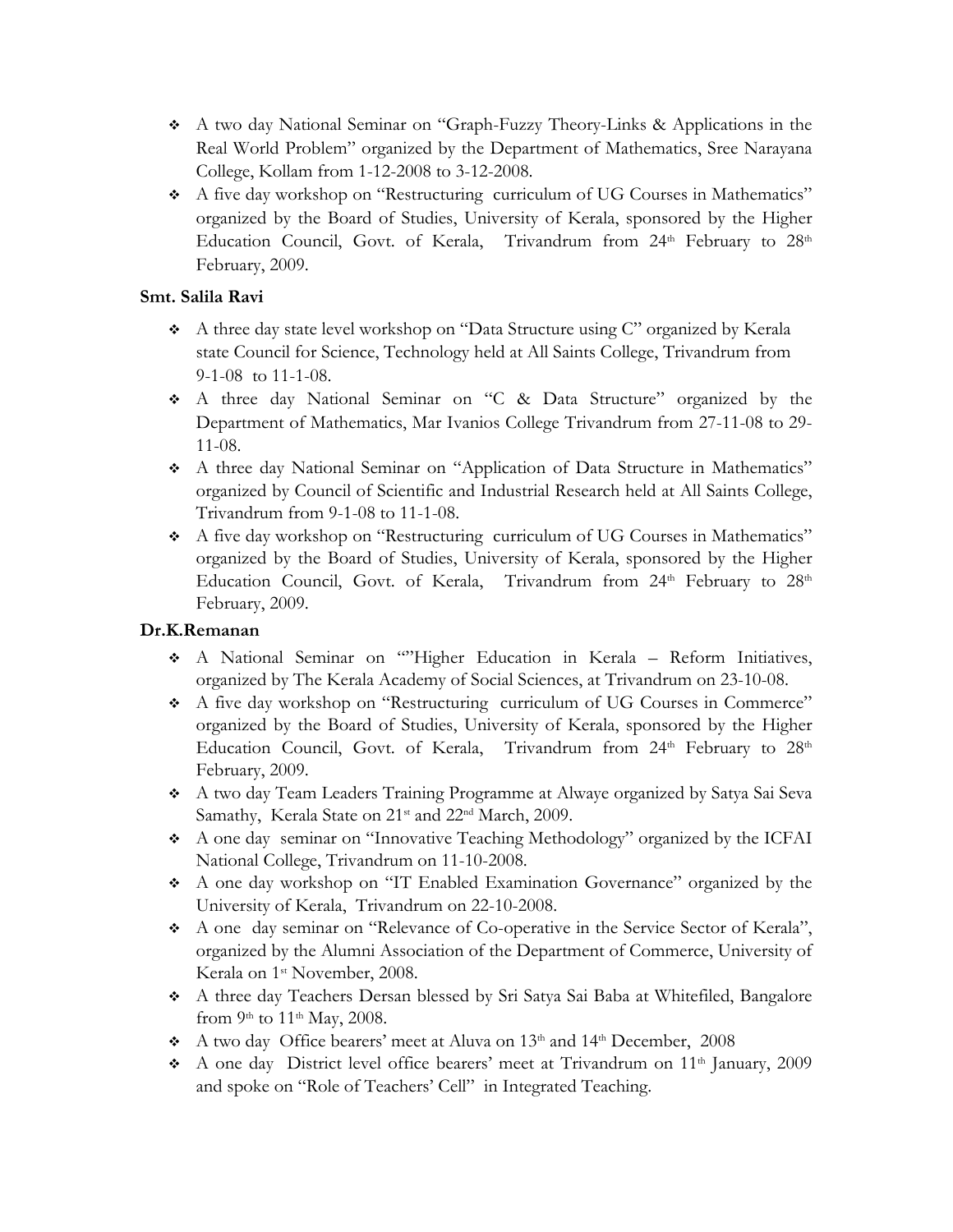- A three day "Teachers' Darsan" at Puttavarthy blessed by Sri Satya Sai Baba from  $23<sup>rd</sup>$  January to  $25<sup>th</sup>$  January, 2009.
- A one day meeting on "Education for Human values" organized by Sri Satya Sai Seva Samathy, Pattom on 15-8-2008.

### **Smt. Beena Anandakumar**

 A two day UGC sponsored Regional seminar on "Fiscal Crisis in Kerala" organized by the PG Department of Economics, Sree Narayana College, Kollam on 25<sup>th</sup> and 26th November, 2008.

# **Dr. V.A Jameela**

 A two day UGC sponsored Regional seminar on "Fiscal Crisis in Kerala" organized by the PG Department of Economics, Sree Narayana College, Kollam on 25<sup>th</sup> and 26th November, 2008.

# **Sri. Vinod C.Sugathan**

 $\bullet$  UGC sponsored Special Summer School-2008 from 30<sup>th</sup> July to 19<sup>th</sup> August, 2008. Workshop on "Research Methodology for Social Sciences" organized by the Department of Economics from 9<sup>th</sup> to 13<sup>th</sup> February, 2009.

# **Sri. Biju. K.V.**

 International Seminar on "Democratic and Secular Education" organized by Department of Education , Govt. of Kerala from 4-6. December, 2008.

# **Dr. B. Jayasree**

- $\div$  Orientation programme for NSS Officers with effect from 24<sup>th</sup> to 25<sup>th</sup> November, 2008.
- Seminar on "Indian Secularism-Challenge and Prospects" organized by Kerala Sociological Association on 23<sup>rd</sup> October, 2008 at Loyola college, Trivandrum.
- Sociological Conference on "Youth and Development" from 21<sup>st</sup> to 23<sup>rd</sup> November, 2008 at S.H.College, Thevara.
- A five day workshop on "Restructuring curriculum of UG Courses in Sociology" organized by the Board of Studies, University of Kerala, sponsored by the Higher Education Council, Govt. of Kerala, Trivandrum from 24<sup>th</sup> to 26<sup>th</sup> February and 4<sup>th</sup> to 6<sup>th</sup> March, 2009 at Trivandrum.
- A three day "Teachers' Darsan" at Puttavarthy blessed by Sri Satya Sai Baba from  $23<sup>rd</sup>$  to January  $25<sup>th</sup>$  January, 2009.

# **Smt. Prasad S. Beena**

 A five day workshop on "Restructuring curriculum of UG Courses in English" organized by the Board of Studies, University of Kerala, sponsored by the Higher Education Council, Govt. of Kerala, Trivandrum from 16th to 20th March, 2009 at Trivandrum

# **Smt. V.R. Rajalekshmy**

 A five day workshop on "Restructuring curriculum of UG Courses in English" organized by the Board of Studies, University of Kerala, sponsored by the Higher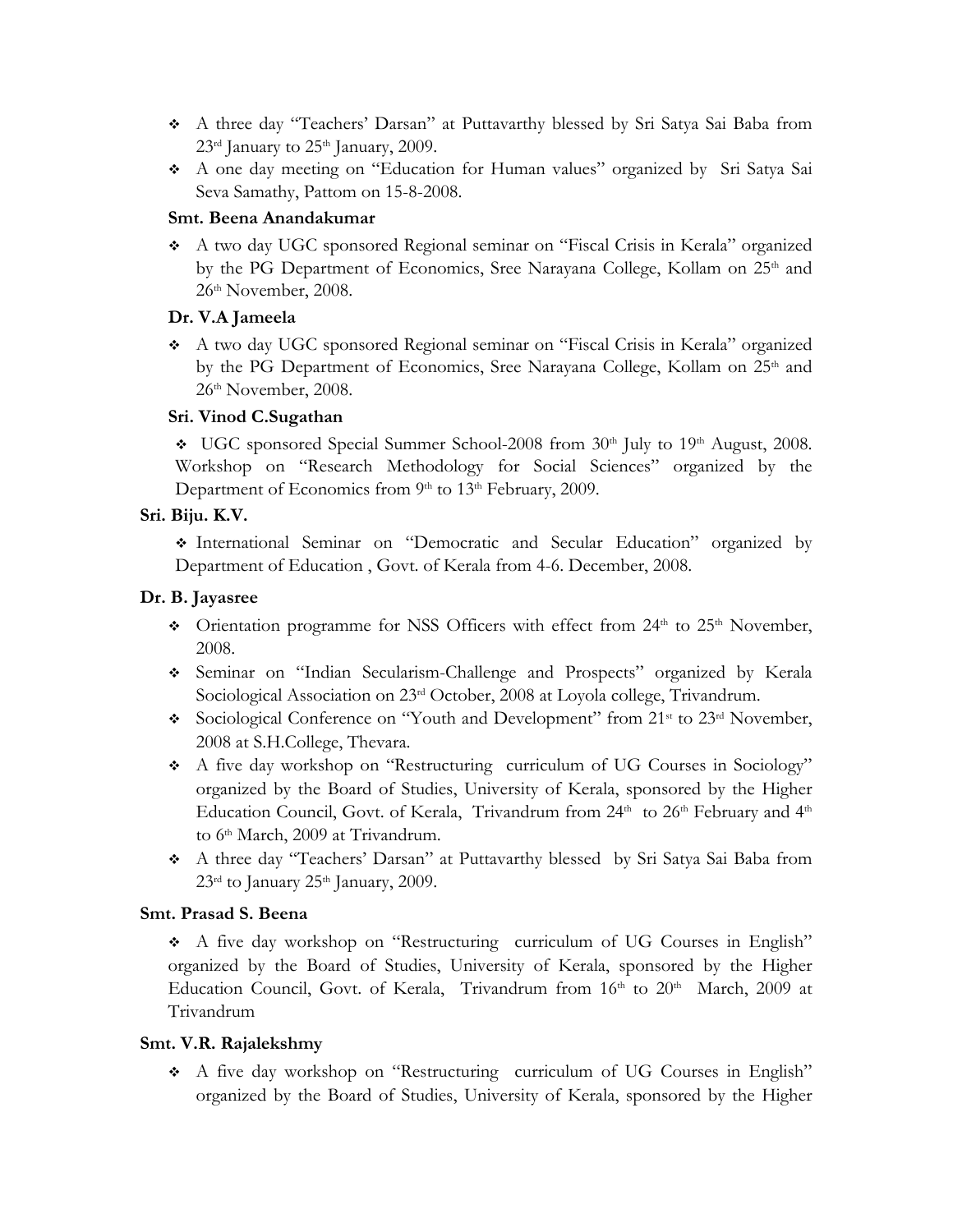Education Council, Govt. of Kerala, Trivandrum from 16th to 20th March, 2009 at Trivandrum.

 A two day National seminar on "Women and Health" organized by the Women's Study Centre, University of Kerala, co-sponsored by UNDP on 12<sup>th</sup> and 13<sup>th</sup> March, 2009 at Trivandrum.

## **Smt. P. Sathee Devi.**

- A five day Seminar on "Systematics, Ethnobotany and bio diversity Conservation" at S.N.College, Sivagiri, Varkala on 6<sup>th</sup> and 7<sup>th</sup> august, 2008.
- A two day workshop on restructuring UG Course in Botany organized by the Board of Studies, University of Kerala, sponsored by the Higher Education Council, Govt. of Kerala, from 16<sup>th</sup> to 20<sup>th</sup> January, 2009 at University College, Trivandrum.

## **Dr.S. Anilkumar**

- A five day workshop on restructuring UG Course in Botany organized by the Board of Studies, University of Kerala, sponsored by the Higher Education Council, Govt. of Kerala, from 16th to 20th January, 2009 at University College, Trivandrum
- A one day seminar on "Bioinformatics-New Advances" at University College, Trivandrum on 27<sup>th</sup> January, 2009.
- A two day National seminar on Sustainable Utilization of Biosciences" at Sasthra Bhavan, Pattom on 18th 19th December, 2008.
- Workshop on "Bioinformatics" at Puthenthope on 18-10-2008 conducted by TBGRI, Trivandrum.

# **Smt. S. Gadha**

 UGC sponsored seminar on "Modelling Problems in Life Sciences via Differential Equations" at NSS College, Karamana on 23<sup>rd</sup> and 24<sup>th</sup> September, 2008.

### **Smt. A.J. Lekha**

 UGC sponsored seminar on "Modelling Problems in Life Sciences via Differential Equations" at NSS College, Karamana on 23<sup>rd</sup> and 24<sup>th</sup> September, 2008.

# **Dr. C.G. Usha**

- A five day workshop on "Restructuring curriculum of UG Courses in History" organized by the Board of Studies, University of Kerala, sponsored by the Higher Education Council, Govt. of Kerala, Trivandrum from 2<sup>nd</sup> to 4<sup>th</sup> March and from 16<sup>th</sup> to 17<sup>th</sup> March, 2009 at Trivandrum.
- \* National seminar conducted by Mahatma Ayyankali Chair held on 11<sup>th</sup> to 13<sup>th</sup> March, 2009 at Senate Chamber, Trivandrum

# **Dr. G. Sreenivasan**

 A five day workshop on "Restructuring curriculum of UG Courses in History" organized by the Board of Studies, University of Kerala, sponsored by the Higher Education Council, Govt. of Kerala, Trivandrum from 2<sup>nd</sup> to 4<sup>th</sup> March and from 16<sup>th</sup> to 17<sup>th</sup> March, 2009 at Trivandrum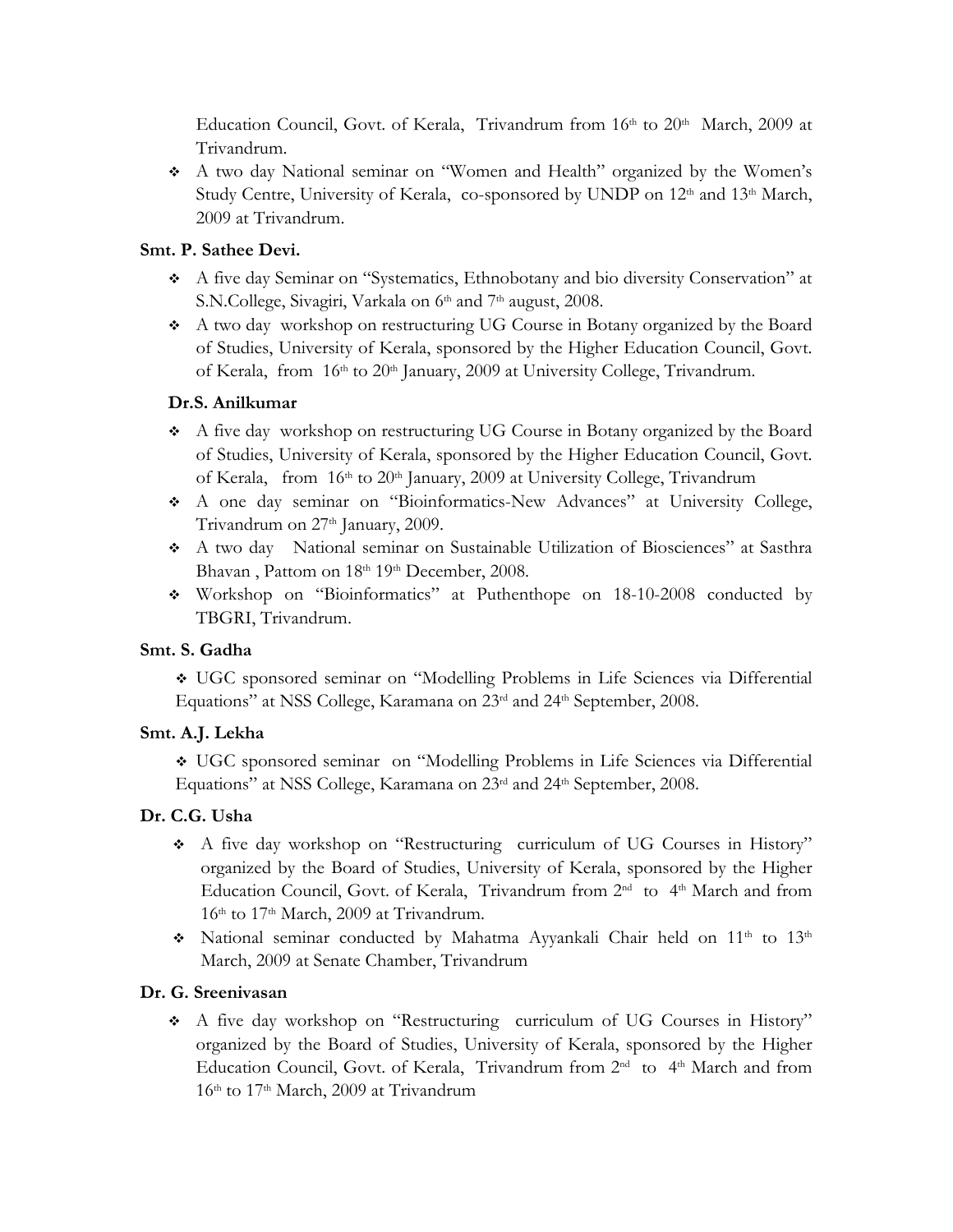A two day National seminar conducted by Mahatma Ayyankali Chair held on 11<sup>th</sup> to 13th March, 2009 at Senate Chamber, Trivandrum

# **Maj. Dr. S. Sethulekshmi**

- A two day National seminar on "Women and Health" organized by the Women's Study Centre, University of Kerala, co-sponsored by UNDP on 12<sup>th</sup> and 13<sup>th</sup> March, 2009 at Trivandrum.
- \* National seminar conducted by Mahatma Ayyankali Chair held on 11<sup>th</sup> to 13<sup>th</sup> March, 2009 at Senate Chamber, Trivandrum
- National Seminar on "Problems of Working Women", organised by NFIW at Trivandrum on 28-11-08
- International Seminar on "Muris Heritage Project: Archeological Research Pattanam 2007-08" organized by Department of Archaeology at Trivandrum on 18-11-08.
- <sup>39th</sup> National conference of AITUC held at Trivandrum from 1<sup>st</sup> to 5<sup>th</sup> December, 2008.
- A two day state seminar on "Right to Information", organized by KILE at Students Center, Trivandrum from 18<sup>th</sup> to 19<sup>th</sup> May 2008.
- Seminar on "Cuban Solidarity", organized by ISCF at Ernakulam on 26-7-2008.
- Seminar organized by the NCC Directorate, Kerala and Lekshadeep at Trivandrum on 4-8-2008.
- A two day seminar on "Land Reforms in Kerala" at Achutha Menon Foundation, Trivandrum from  $20<sup>th</sup>$  to  $21<sup>st</sup>$  August, 2008.
- A seminar on "Indo-US Nuclear Deal, at VJT Hall on 4-12-08 organised by AITUC

# **Dr. Lekha K. Nayar**

\* National seminar conducted by Mahatma Ayyankali Chair held on 11<sup>th</sup> to 13<sup>th</sup> March, 2009 at Senate Chamber, Trivandrum

# **Smt. Greeshmalatha A.P**.

 International Seminar on "Muris Heritage Project: Archeological Research Pattanam 2007-08" organized by Department of Archaeology at Trivandrum on 18-11-08.

# **Dr. P. Sivadasan**

- International Seminar on "Muris Heritage Project: Archeological Research Pattanam 2007-08" organized by Department of Archaeology at Trivandrum on 18-11-08.
- International Seminar on "Democratic and Secular Education" organized by Department of Education , Govt. of Kerala from 4-6. December, 2008.
- UGC sponsored Regional Seminar on "Socio-political Agitations in Kollam" organized by the Department of History, Sree Narayana College, Kollam on 29<sup>th</sup> and 30th October, 2008.

# **Dr. A. Shaji**

 A five day workshop on "Restructuring curriculum of UG Courses in History" organized by the Board of Studies, University of Kerala, sponsored by the Higher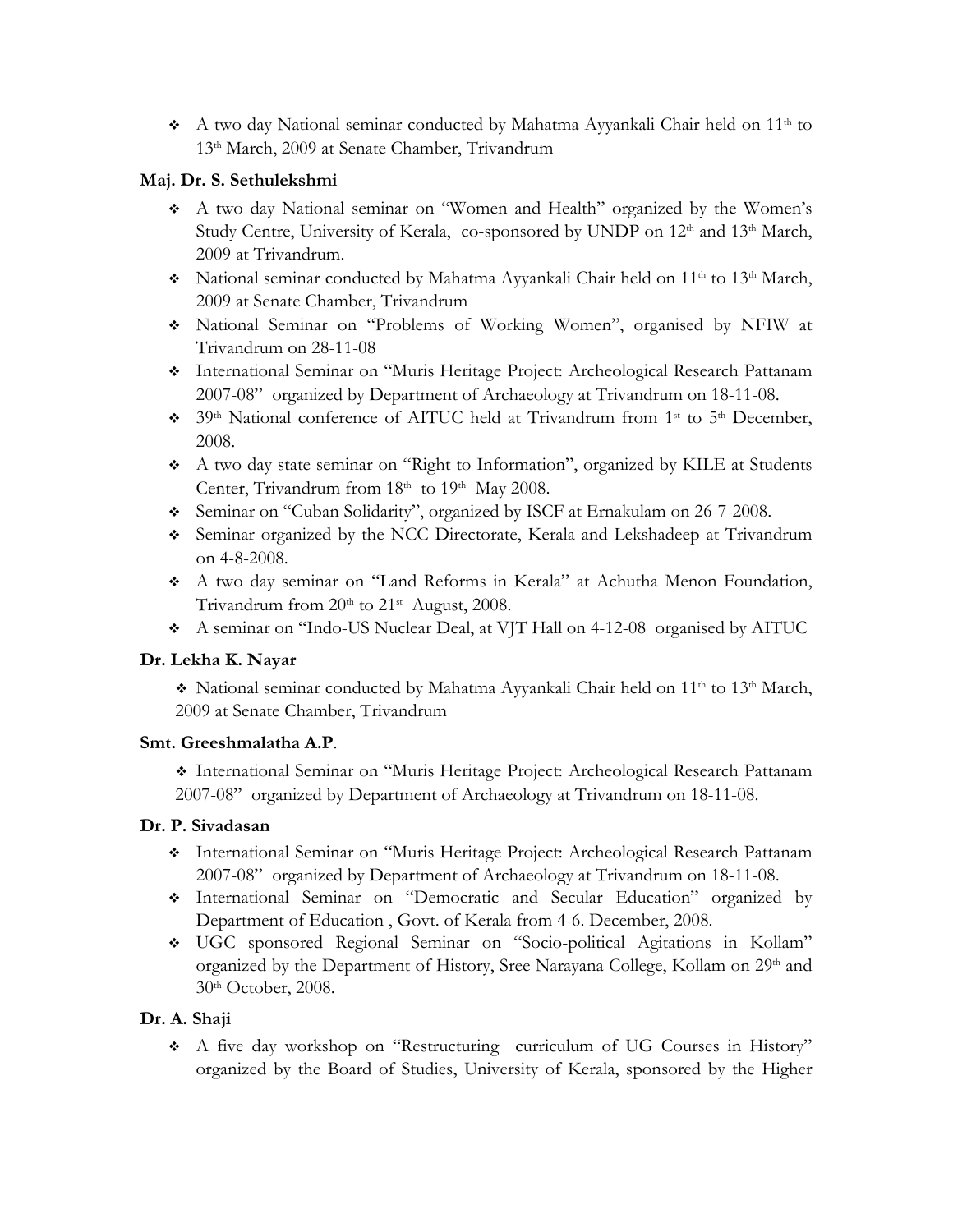Education Council, Govt. of Kerala, Trivandrum from 2<sup>nd</sup> to 4<sup>th</sup> March and from 16<sup>th</sup> to 17<sup>th</sup> March, 2009 at Trivandrum.

- \* National seminar conducted by Mahatma Ayyankali Chair held on 11<sup>th</sup> to 13<sup>th</sup> March, 2009 at Senate Chamber, Trivandrum
- International Seminar on "Musiris Heritage Project: Archeological Research Pattanam 2007-08" organized by Department of Archaeology at Trivandrum on 18- 11-08.
- A one day National Seminar on "Islam in Kerala: Tradition and Modernity" organized by the Department of Islamic Studies, University of Kerala at Trivandrum on 23 January , 2008.
- D.D.Kosambi Birth Centenary National Workshop organized by the Kerala Council for Historical Research, Trivandrum from 26<sup>th</sup> to 28<sup>th</sup> July, 2008 at Trivandrum
- $\div$  The South Indian History Congress held at M.S.University Thirunalveli from 30<sup>th</sup> January to 1<sup>st</sup> February 2009.

# **Dr. L. Thulaseedharan**

- International Seminar on "Democratic and Secular Education" organized by Department of Education , Govt. of Kerala from 4-6. December, 2008.
- A five day Workshop on Restructuring of UG Course organized by the Board of Studies (Pass) in Political Science sponsored by the Kerala State Higher Education Council at Trivandrum from 24<sup>th</sup> to 28<sup>th</sup> February 2009.

## **Dr. J.S. Nishima**

 Five days workshop on "Restructuring of Undergraduate Course in Psychology organized by the Board of Studies (Pass) at University College, Trivandrum on 24<sup>th</sup> and  $25<sup>th</sup>$  February, 2009 and from  $4<sup>th</sup>$  to  $6<sup>th</sup>$  March, 2009.

# **Dr. A.S. Raakhee**

 A five day workshop on "Restructuring of Undergraduate Course in Psychology organized by the Board of Studies (Pass) at University College, Trivandrum on  $24<sup>th</sup>$  and  $25<sup>th</sup>$  February, 2009 and from  $4<sup>th</sup>$  to  $6<sup>th</sup>$  March, 2009.

# **Dr. Aravind Thampi**

- $\bullet$  Orientation programme at Jawaharlal Nehru University, New Delhi from 21<sup>st</sup> August to 23rd September, 2008.
- A five day workshop on "Restructuring of Undergraduate Course in Psychology organized by the Board of Studies (Pass) at University College, Trivandrum on 24<sup>th</sup> and 25<sup>th</sup> February, 2009 and from 4<sup>th</sup> to 6<sup>th</sup> March, 2009.

# **Sri.T.N. Manoharan**

- Lecture Series on Computational Chemistry Organized by ACT, held at Christian college, Chengannur on  $16<sup>th</sup> October 200$ .
- Lecture Series on Computational Chemistry Organized by ACT, held at. Women's College, Trivandrum on 18<sup>th</sup> October, 2008.

# **Sri P K Viswanathan**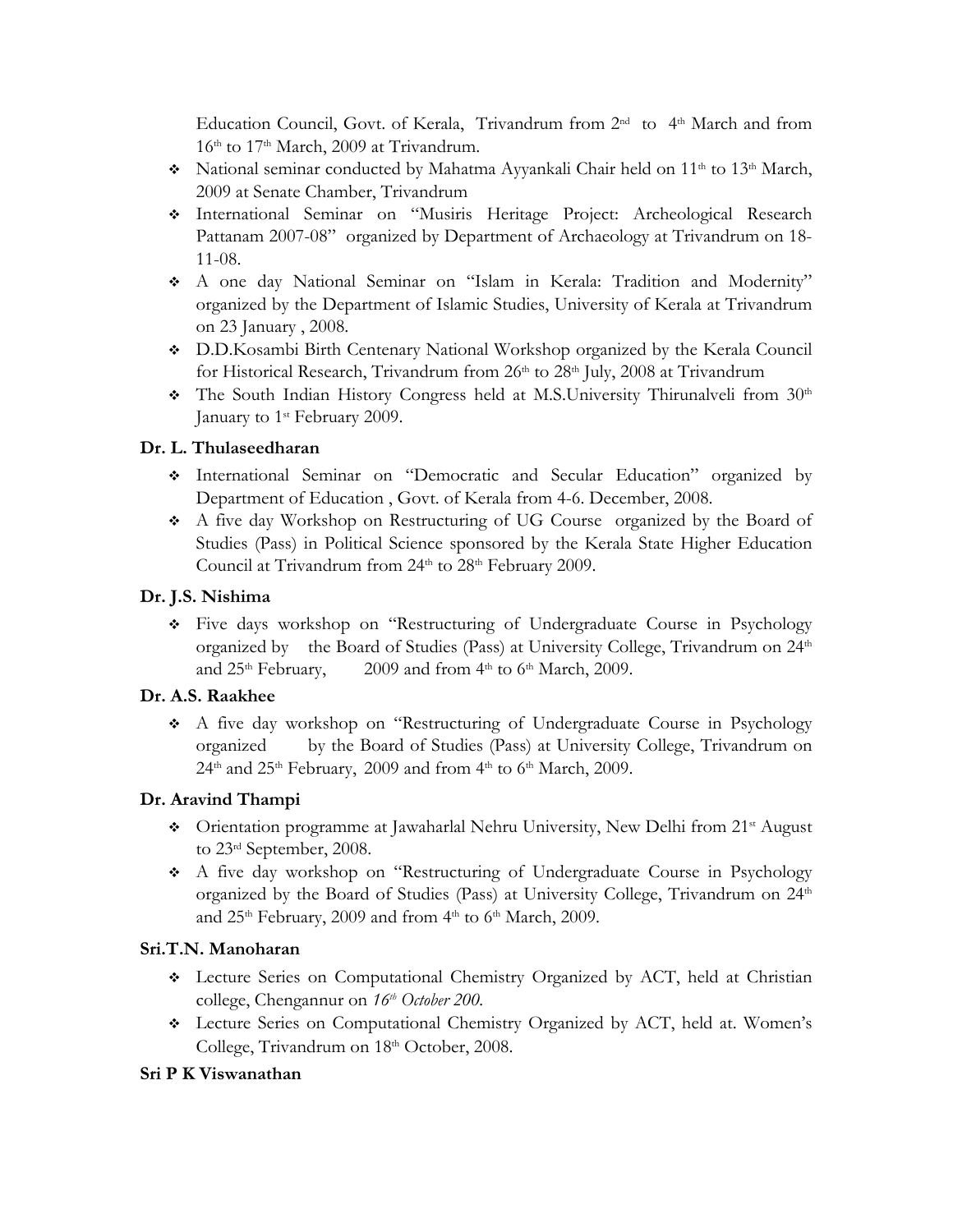Lecture Series on Computational Chemistry Organized by ACT, held at Govt. Women's College, Trivandrum on *18th October* ,2008.

# **Dr.K.Vijayakumar**

- National Seminar on "Intellectual Property Rights", jointly organized by the Kerala Council for Science, Technology & Environment and Patent Office, Chennai at KSSTM, Trivandrum on 18<sup>th</sup> and 19<sup>th</sup> July, 2008.
- Lecture Series on "Computational Chemistry" Organized by ACT, held at Govt. Women's College, Trivandrum on *18th October,* 2008.

# **Dr. R. Mohanakumar**

 Lecture Series on Computational Chemistry Organized by ACT, held at Govt. Women's College, Trivandrum on 18th October ,2008

# **Smt. Sumam Ramachandran**

 A three day "Teachers' Darsan" at Puttavarthy blessed by Sri Satya Sai Baba from  $23<sup>rd</sup>$  January  $25<sup>th</sup>$  January, 2009.

# **Dr. I.G. Shibi**

- National Workshop for College Chemistry Students and Teachers organized by Jawaharlal Nehru Centre for Advanced Scientific Research, Bangalore from 13th to 15th October, 2008 atTrivandrum
- Five-Day Workshop on Restructuring of B.Sc Chemistry Programme organized by the Kerala State Higher Education Council and University of Kerala from 02-03- 2009 to 06-03-2009 atTrivandrum.

# **Dr. R. Revamma**

- A five-Day Workshop on Restructuring of B.Sc Chemistry Programme organized by the Kerala State Higher Education Council and University of Kerala from 02-03- 2009 to 06-03-2009 atTrivandrum.
- Lecture Series on Computational Chemistry Organized by ACT, held at Govt. Women's College, Trivandrum on *18th October,* 2008.

# **Smt.K.P Jayasree**

 Lecture Series on Computational Chemistry Organized by ACT, held at Govt. Women's College, Trivandrum on *18th October,* 2008.

# **Dr. T. Suresh**

 Lecture Series on Computational Chemistry Organized by ACT, held at Govt. Women's College, Trivandrum on  $18<sup>th</sup>$  October 2008.

# **Smt. Asa. G**

 A three day "Teachers' Darsan" at Puttavarthy blessed by Sri Satya Sai Baba from  $23<sup>rd</sup>$  January  $25<sup>th</sup>$  January, 2009.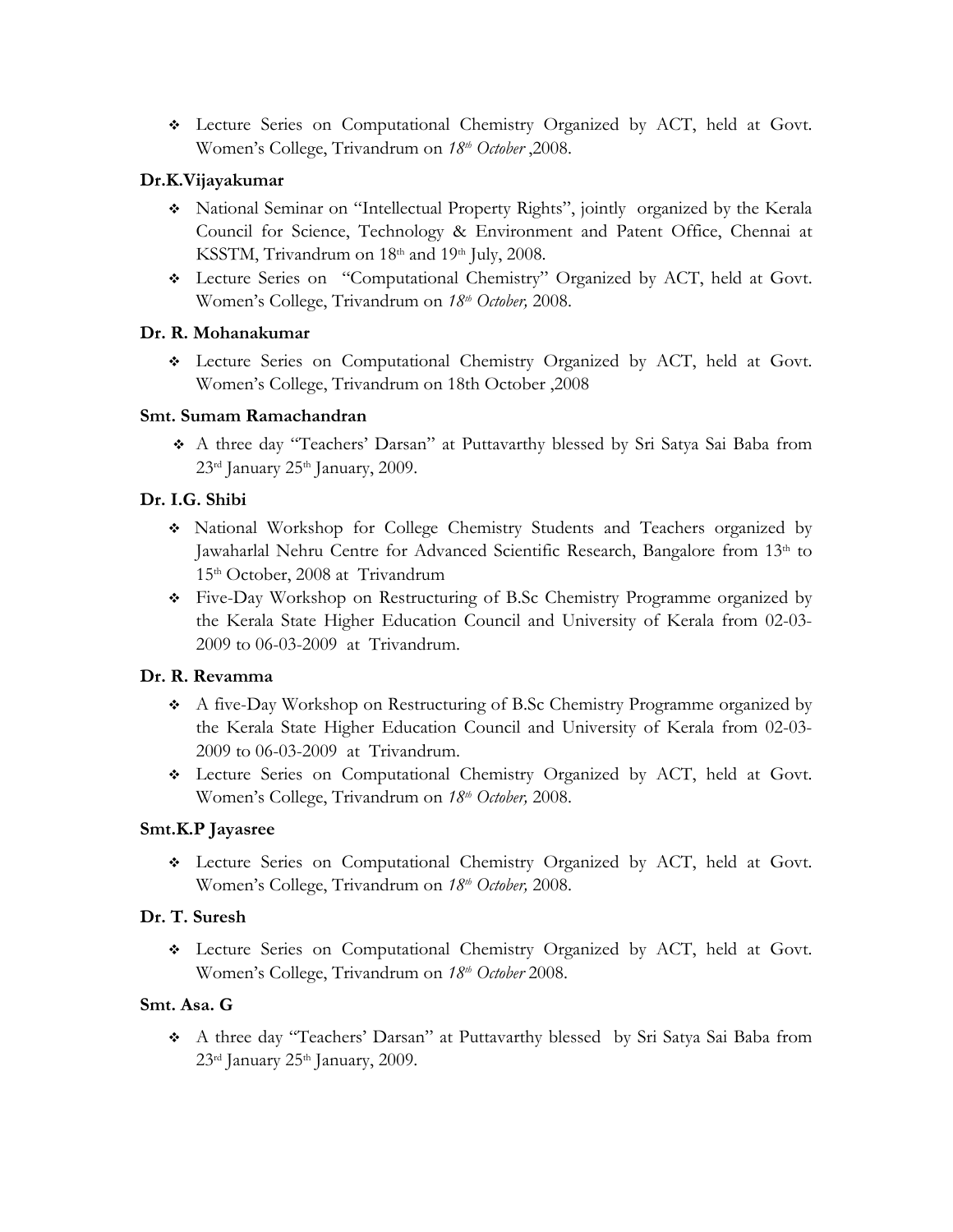- A five Day Workshop on Restructuring of B.A Malayalam organized by the Board of Studies sponsored by the Kerala State Higher Education Council from  $26<sup>th</sup>$  to  $27<sup>th</sup>$ February and March 4<sup>th</sup> to 6<sup>th</sup> March, 2009 at *Trivandrum*.
- National seminar on "Vedic Tradition" organized by the Department of Sanskrit, University of Kerala and Vadekkemadom Bhramaswam Vedic Research Centre, Trissur on 31<sup>st</sup> January and 1<sup>st</sup> February, 2009.

# **Smt.Soja Madhavan**

 A five day Workshop on Restructuring of UG Course organized by the Board of Studies (Pass) in Political Science sponsored by the Kerala State Higher Education Council at Trivandrum from 24<sup>th</sup> to 28<sup>th</sup> February 2009.

# **Dr.G.Baby Girija**

- National seminar on "Comparative Literature: Hindi and Other Languages" on 18th and 19th July, 2008 organised by the Department of Hindi, Sanskrit College, Trivandrum.
- \* National seminar on "Post Modern hindi Novels" on 29th September, 2008 organised by the department of Hindi, Sree Narayana College for women, Kollam
- A two day Orientation Programme for NSS Programme Officers at the University Study Center, Trivandrum on 24<sup>th</sup> and 25<sup>th</sup> November, 2008.
- A five day Workshop on Restructuring of UG Course organized by the Board of Studies (Pass) in Hindi sponsored by the Kerala State Higher Education Council at Govt. Women's College, Trivandrum from 12<sup>th</sup> to 18<sup>th</sup> March, 2009.

# **Dr.Kiran Vasudevan**

 A five day Workshop on Restructuring of B.Sc Zoology organized by the Kerala State Higher Education Council and University of Kerala from 24<sup>th</sup> February to 28<sup>th</sup> February, 2009 at theFMN College, Kollam.

# **Smt.V.C.Valsala**

 A five day Workshop on Restructuring of B.Sc Zoology organized by the Kerala State Higher Education Council and University of Kerala from  $24<sup>th</sup>$  February to  $28<sup>th</sup>$ February, 2009 atFMN College, Kollam.

# **Sri.M.D.Ratheesh Kumar**

- A two day Training Programme for UG Board Chairmans' organised by Kerala State Higher Education Council from 11<sup>th</sup> to 12<sup>th</sup> December, 2008.
- A five day Workshop on Restructuring of B.Sc Geology organized by the Board of Studies sponsored by the Kerala State Higher Education Council and University of Kerala from 16<sup>th</sup> February to 18<sup>th</sup> February, 2009 and 24<sup>th</sup> to 25<sup>th</sup> February, 2009 at the University College, Trivandrum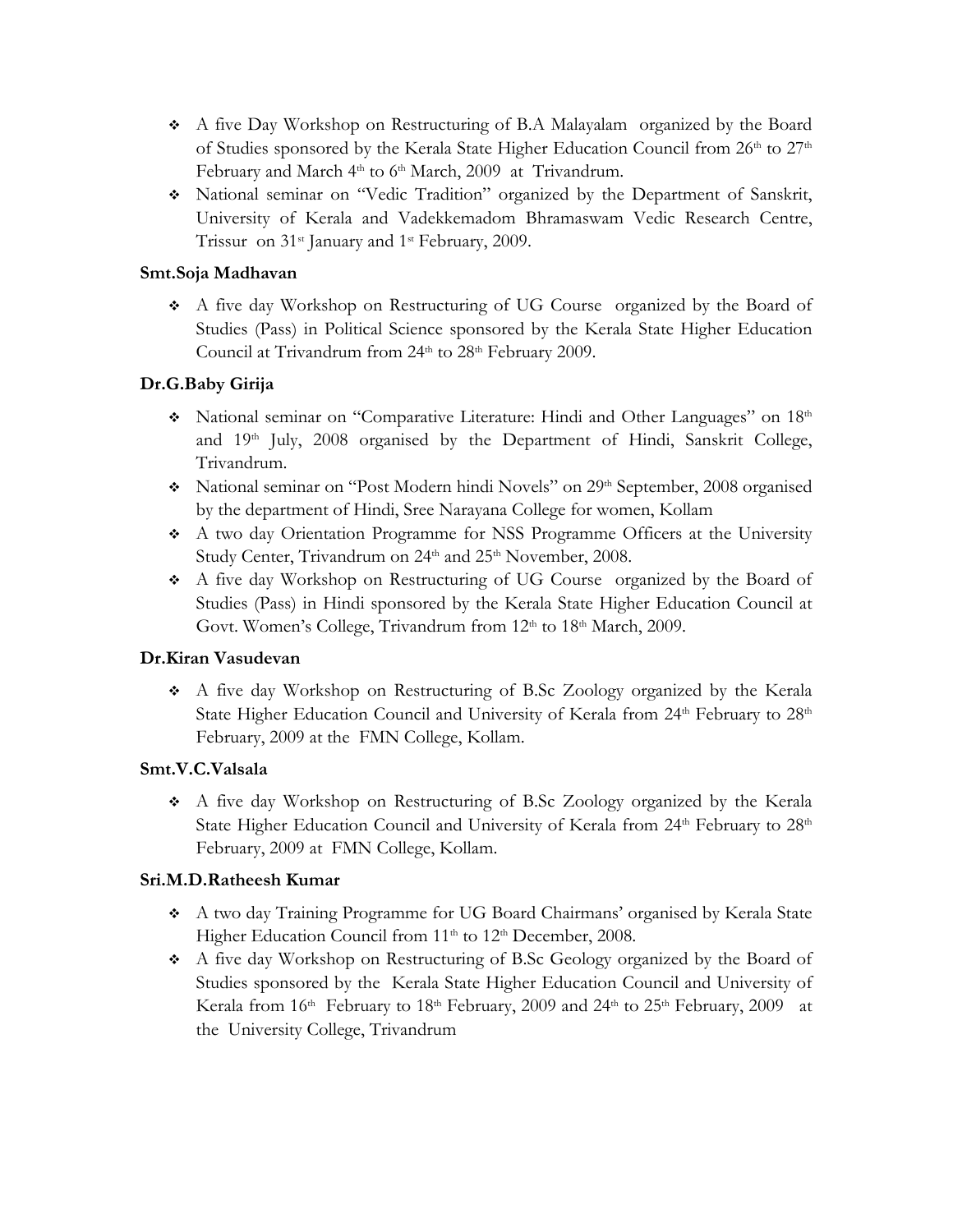Workshop on "Ground Water Resources and Management in Kerala and Lakshadeep – Retrospect, Prospect and Perspect" organized by the Centre Ground Water Board held at Trivandrum on 18<sup>th</sup> to 19<sup>th</sup> March 2009.

# **Dr.K.L. Vivekanandan**

- A five day Workshop on Restructuring of B.Sc Geology organized by the Board of Studies sponsored by the Kerala State Higher Education Council and University of Kerala from 16<sup>th</sup> February to 18<sup>th</sup> February, 2009 and 24<sup>th</sup> to 25<sup>th</sup> February, 2009 at theUniversity College, Trivandrum.
- Workshop on "Ground Water Resources and Management in Kerala and Lakshadeep – Retrospect, Prospect and Perspect"organized by Centre Ground Water Board held at Trivandrum 18<sup>th</sup> to 19<sup>th</sup> March, 2009.

# **Smt.L. Neena**

- A five day Workshop on Restructuring of B.Sc Geology organized by the Board of Studies sponsored by the Kerala State Higher Education Council and University of Kerala from 16<sup>th</sup> February to 18<sup>th</sup> February, 2009 and 24<sup>th</sup> to 25<sup>th</sup> February, 2009 at the University College, Trivandrum
- Workshop on "Ground Water Resources and Management in Kerala and Lakshadeep – Retrospect, Prospect and Perspect" organized by Centre Ground Water Board held at Trivandrum on 18<sup>th</sup> to 19<sup>th</sup> March, 2009,

# **Resource Person and Presentation of Papers**

# **Department of History**

# **Dr. A. Shaji**

- Presented a paper entitled "Caste Consciousness and Community Interaction in the Civic Right Movement of Travancore" in the South Indian History Congress held at M.S. University, Thirunalveli from 30<sup>th</sup> January to 1<sup>st</sup> February, 2009.
- Presented a paper entitled " Defying the Caste Rules: Ayyankali and the Dalit Protests in Travancore" in the three day National Seminar on the Dalit Agitations held in the University Senate Chamber organized by the Ayyankali Chair on 11-13 March, 2009.

# **Smt. A.P. Greeshmalatha**

Resource person in the UGC – Sap National seminar on "Locality, Culture and State" formation in South India from  $10<sup>th</sup>$  to  $12<sup>th</sup>$  February, 2009 at the Department of History, University of calicut.

# **Dr. P. Sivadasan**

- Delivered lectures on "First World War and the Home Rule Movement in India", for Higher Secondary School Teacher's at St.Mary's Higher Secondary School, Pattom on 25-11-08 and at St. Aloysious HSS, Kollam on 29-11-08 and at Leo XIII Higher Secondary School, Alappuzha on 29-11-08.
- Delivered a speech on "Youth –Rights and Duties" for pre-RD Cadets organized by the NSS Regional Centre, at Trivandrum on 1-11-08.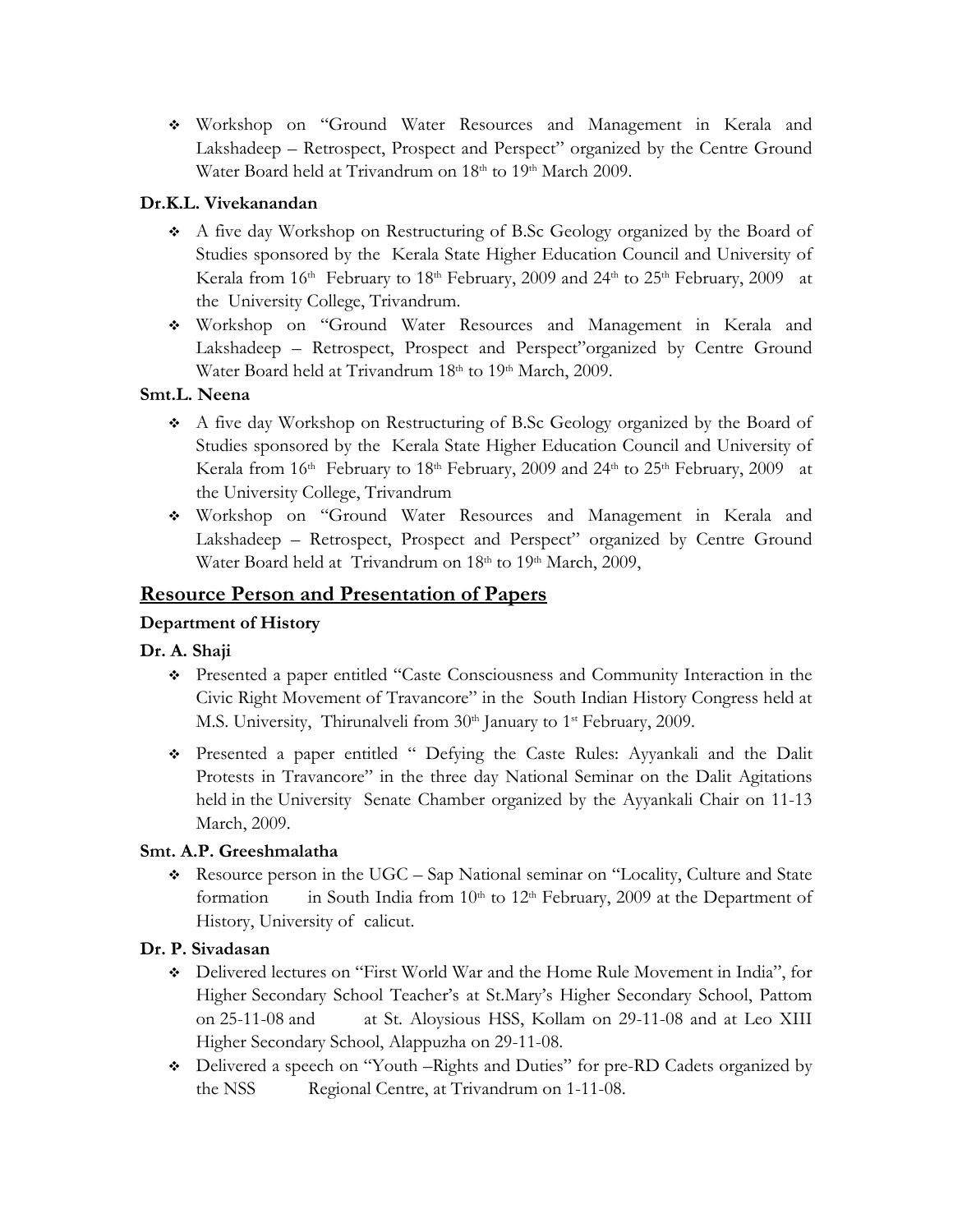Delivered a speech on "The Communist Movement in Kollam, 1917-1957" in the UGC Sponsored Regional Seminar at sree Narayana college Kollam on 29<sup>th</sup> to 30<sup>th</sup> October, 2008.

 Delivered a speech at the NSS College, Nilamel, on " Social Renaissance in Kerala" on 12<sup>th</sup> December, 2008.

# **Department of Physics**

## **Dr. Sreelatha. S.**

 The paper entitled "Study of Short Period Gravity Wave Spectrum in the Low Latitude Troposphere using Indian MST Radar" has been accepted for presentation in the International Workshop, MST 12, which will be held at London Convention Centre, Ontareo, Canada from 17th to 23rd May, 2009.

## **Sri. K. Kochunarayanan**

- $\bullet$  Presented the following three papers in the National Seminar on Photonic  $\bullet$ Materials (NSPM 2009) held at the department of Opto electronics, University of Kerala, Kariavattom, during February, 2009.
- 2D Optical Correlator for Pattern Recognition Polymer Optics Probe as an Axial Displacement Sensor Fiber Optic displacement Sensor for the Measurement of Variation of Refractive Index with temperature
- Presented the following two papers in the International Seminar on "Advances in Opto Electronics, Information and communication technologies (ICOICT)", organized by SCT College of Engineering, Thrikkakkara, during February, 2009.
- 2D Optical correlator for Finger Print Identification.
- Polymer Fiber Optic Probe for Sensing Variation of refractive Index with Concentration of Sodium Chloride

# **Department of Psychology**

**Dr. Aravind Thampi** is an honorary consultant and resource person to Hindustan Latex and KIMS Hospital, Trivandrum

# **Dr. A.S. Raakhee**

 $\bullet$  Participated in the counselling programme to higher secondary students on  $9<sup>th</sup>$  and 10<sup>th</sup> March, 2009 in association with Kerala Open School, SCERT, Poojappura, Trivandrum.

### **Department of Commerce**

# **Dr. K. Remanan**

- Delivered a talk on the subject "Bharathathile Mahanmmar" in the Padana Sibiram for students on 15<sup>th</sup> May, 2008 organised by Sri Satya Sai Seva Samathy, Pattom.
- Class on all Sundays on "Education for Human Values" for Balavikas students at Society Junction, Trivandrum.
- Spoke on " Education for Better Service" in the Sai Kudumba Sangamam at Society junction, Trivandrum on 4<sup>th</sup> July, 2008.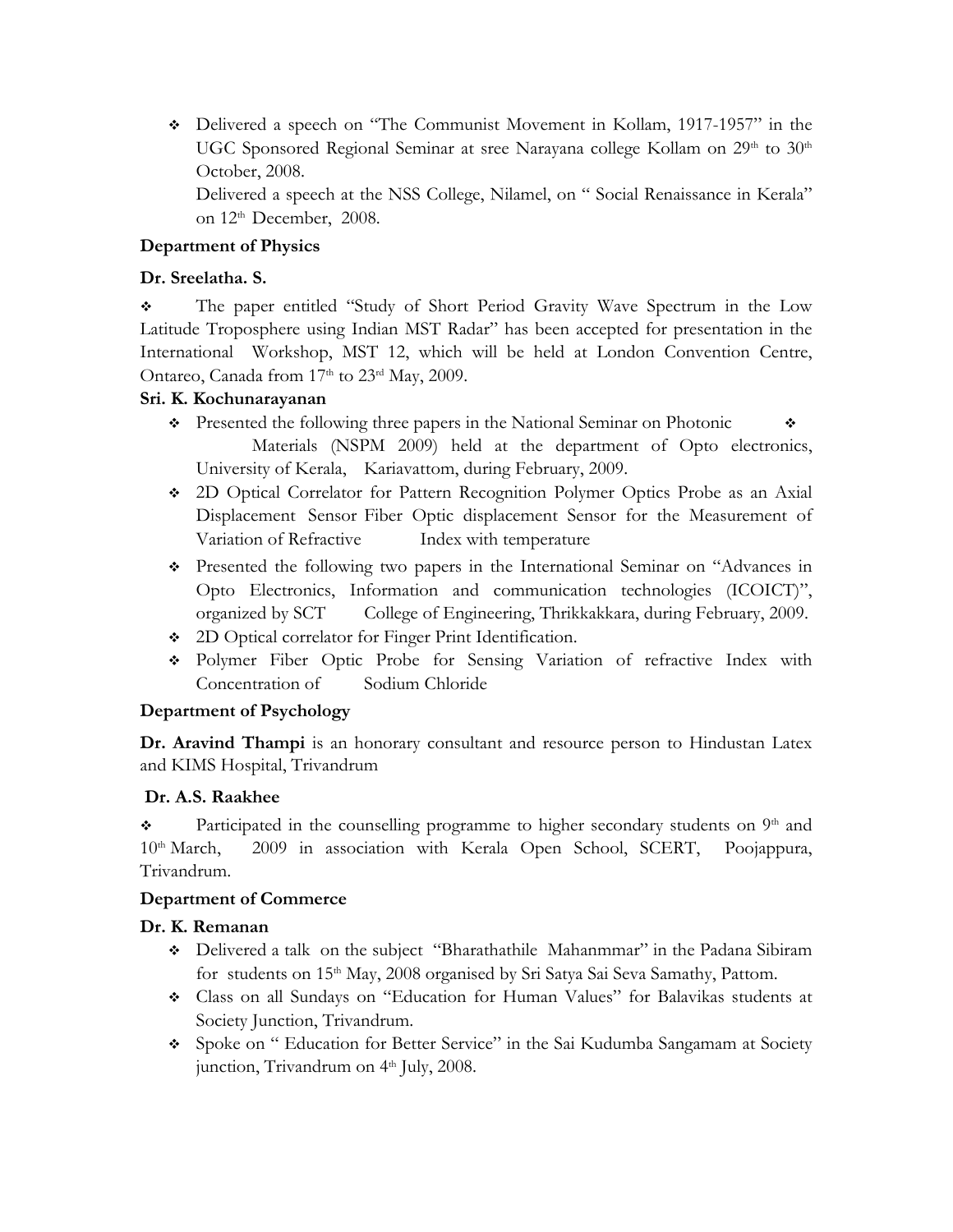Spoke on "The need for respecting elders" at Govt. LP Scholl, Pongummoodu, Trivandrum on 31-3-09

# **Dr. B. Jayasree**

 Presented a paper on "The Diversities in the Health Status of Fisherwomen" in the National Seminar organized by the Department of Sociology, University of Kerala o from 27-28 November, 2008.

## **Department of Malayalam**

## **Smt. G. Asa**

- Delivered the key note address on "Sthreekalude Samoohikaprathibhadhatha" under the auspices of the Women's Study Centre, St.John's College Anchal on 12-3-2009.
- A talk on "*Gurudevante Daiva Sankelpam*", Sabhavila, Chirayinkeezhu
- Delivered the key note address on "Sthree Sakthi" under the auspices of Women's Study Centre, Sree Narayana College, Kollam on 11<sup>th</sup> March, 2009.

# **Department of Economics**

## **Sri. Vinod C. Sugathan**

 Presented a paper in the two days UGC sponsored Regional seminar on "Fiscal Imbalances –An Overview" organized by the PG Department of Economics, Sree Narayana College, Kollam on 25<sup>th</sup> and 26<sup>th</sup> November, 2008.

### **Department of Statistics**

### **Sri. Baiju.K.V., Jayanthy JL and Sebastian P**

 Presented a paper on "Applicability of Discriminant Analysis in the Grading of Oral Mucosa" in the 18<sup>th</sup> Swadesi Science Congress at Rajiv Gandhi Centre for Biotechnology,

Trivandrum on 5<sup>th</sup> to 7<sup>th</sup> November, 2008.

### **Department of Chemistry**

### **Sri. T.N. Manoharan**

- Delivered a talk on "Graphene-Miracle Material for Future" at Sree Narayana College, Chengannur. on 22nd January, 2009
- Gave a lecture on "Quantum Mechanics" to the staff and students of All Saints' College Trivandrum on 03-11-2008
- Delivered Dr K Sundaresan memorial talk on 12th March, 2009 at Sree Narayana College Kollam on "An Introduction to Statistical Mechanics"

# **Sri T N Manoharan and Sunil S. K**

• Presented a paper titled "Validity of Refutas Equation to Ideal and Non-ideal Liquid Mixtures" in 11th Chemical Research Society of India National Symposium in Chemistry held at National Chemical Laboratory, Pune during 5-8 February, 2009.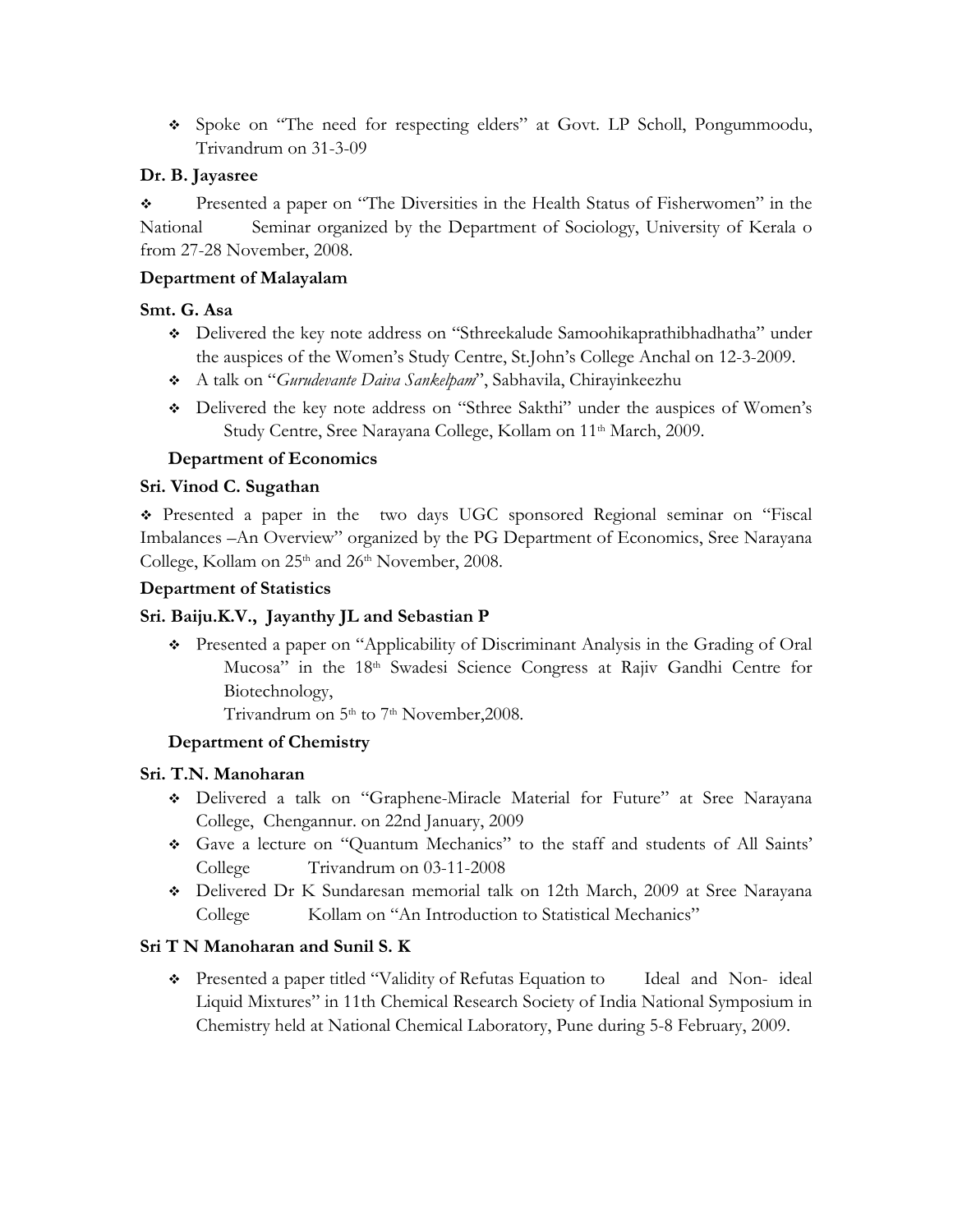## **Sri P K Viswanathan**

- Presented a research paper titled "Phytochemical Studies on the Leaves of Popowia Beddomeana "in the UGC sponsored National Seminar held at Christian College Chengannur 18th January, 2009.
- Presented a research paper titled "Volatile Components from the Stem Bark of Popowia Beddomeana " in the UGC sponsored National Seminar held at N S S College, Manjeri on 24 and 25th November, 2008.

## **Dr R Mohanakumar**

 Presented a research paper titled "Thermal Decomposition Behaviour of Sucrose Samples Doped with some biologically Important Metal Chlorides"in 27th Annual conference of Indian Council of Chemistry held at Gurukul Kangri Viswavidyalaya , Haridwar on 26 to 28 December, 2008

# **Dr. I.G. Shibi**

- Delivered a talk on "Relevance of Green Chemistry" at Mannam Memorial N.S.S College, Kottiyam, on 16<sup>th</sup> February, 2009.
- Took a class on the "Genesis and Relevance of Green Chemistry" for the Teacher participants of UGC sponsored Refresher course in the Academic Staff College, Kariavattom on 25th March, 2009.

# **Dr. Shibi I.G. and Lucky M.V**(Final M.Sc., Chemistry)

- Presented a paper in the UGC sponsored National Seminar on Concepts in Supramolecular and Nanochemistry at Kollam on 23-09-2008.
- Presented a paper on "Physico-chemical Evaluation of a Metal based Siddha Medicinal Preparation" in the 11<sup>th</sup> National Symposium in Chemistry (NSC 11) Organized by IISC, Bangalore, IIISER Pune held at National Chemical Laboratory, Pune in  $5<sup>th</sup>-8<sup>th</sup>$  February, 2009.
- Presented a paper in the UGC sponsored Regional Seminar on New Developments in Chemistry" held at the NSS college, Neeramankara on 26<sup>th</sup> & 27<sup>th</sup> of August 2008, which was adjudged as the best paper**.**

# **Department of Geology**

# **Sri. M.D. Ratheesh Kumar**

\* Taken class for Divisional Forest Officers at PTP Training School on 17th December, 2008.

# **Seminar on the Indo-US Nuclear Pact**

 The Department of Political Science has organized a talk on "The Indo-US Nuclear Pact" by Sri.M.K.Bhadrakumar IFS, the former Ambassador and columnist, on 29-9- 09.Dr.Mohan Sreekumar, the principal of the college inaugurated the Seminar and Smt.Soja Madhavan presided over the function. Teachers and students of various Departments participated in the seminar.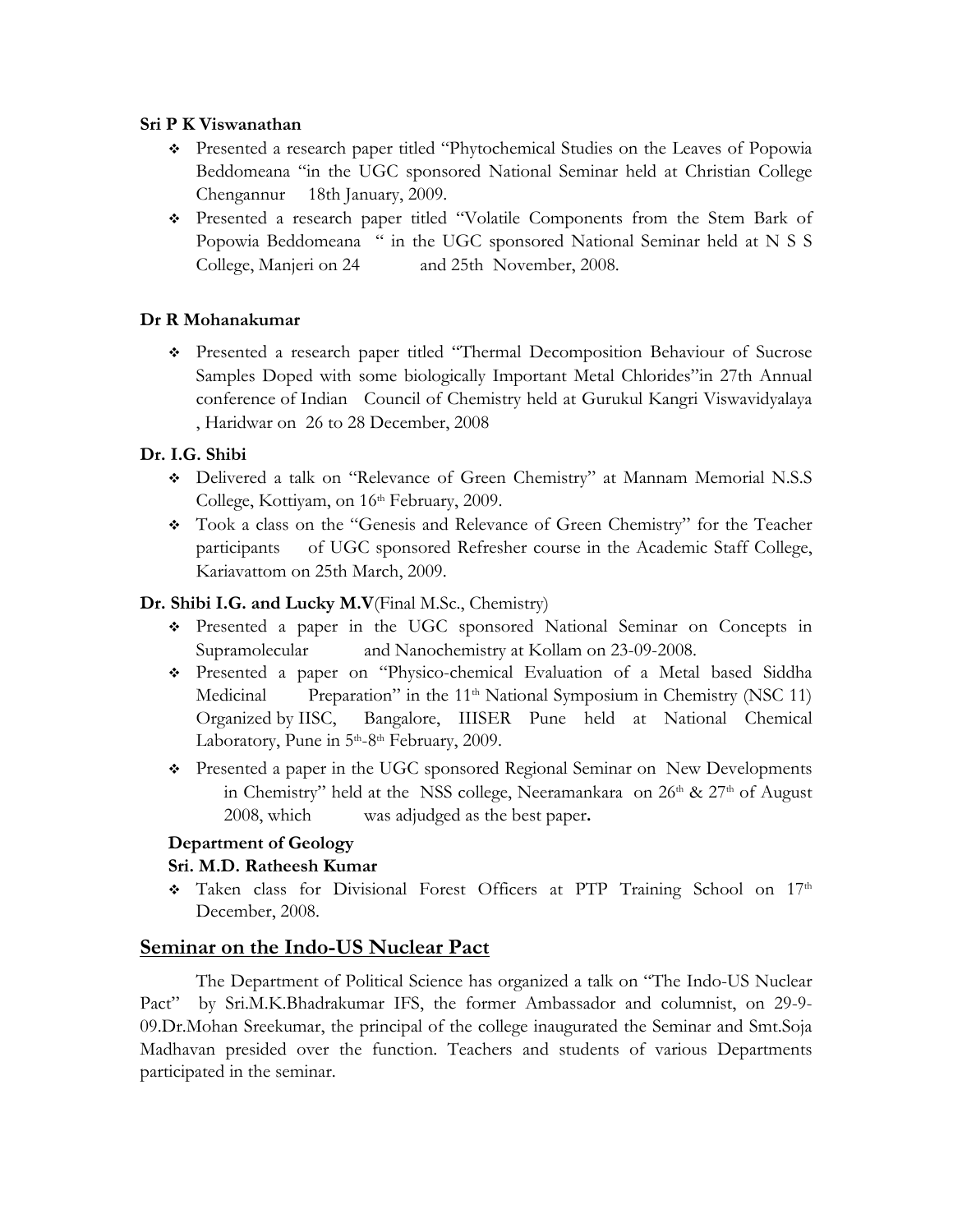# **Students' Participations in Seminar/Conference etc and presentation of papers**

Besides participation in the Spectrum 2008, twelve students of the Department of sociology participated in the Sociological Conference on "Youth and Development" from 21st to 23rd October, 2008 at S.H.College, Thevara and Amala Mathew of Final Year student presented a paper on "Youth Unrest in Families.

**Miss Asa Latha** of Final M.Sc, Chemistry participated in the National Workshop for Teachers of Chemistry and students organized by Jawaharla Nehru Centre for Advanced Scientific Research, Bangalore from 13<sup>th</sup> to 15<sup>th</sup> October, 2008 at Trivandrum.

# **College Union**

 The programmes of the College Union for the current year were inaugurated by Sri. Simon Brito MLA, and the Arts Club was inaugurated by Sri. Jobby, Cine Artist on 10-12- 2008. Balu K.Krishnan presided over the function. Dr.C.Mohan Sreekumar, Principal, Dr.R.Mohanakumar, Dr.K.L.Vivekanandan, Capt.S.S.Biju offered felicitations. V.Vineesh welcomed the audience and Arun M.Das proposed the vote of thanks. The inaugural function closed with a Musical Concert. Bineesh Kodiyeri, Cine Artist inaugurated the activities of 'Samskara' on 17-10-08. Dr.C.Mohan Sreekumar, the Principal, Sri.C.S. Ajikumar, PTA Secretary, Smt.G.Asa, Department of Malayalam and Capt.S.S.Biju, Union Advisor, offered felicitations. Aneesh presided over the function. Balu.K.Krishnan welcomed the gathering and Arun.R proposed the vote of thanks. The programmes concluded with a musical concert. A convention for the girl students of this college was organized on 20-1-09. Adv. Ginikumari was the main speaker of the day. 'Samskara' organized various cultural programmes in connection with the Onam Festival.

 The Sociology Association was inaugurated by Sri.Antony Palakkal, Secretary, Kerala Sociological Society on 13<sup>th</sup> January, 2009. Dr.C.Mohan Sreekumar made the presidential address. Dr.B.Jayasree, Dr.K.Remanan and R.Ratheesh offered felicitations. Shivakumar, Association Secretary welcomed the gathering and Remya G.R. proposed the vote of thanks. The College Union organized a felicitation programme to Dr.K.L.Vivekanandan, Member Syndicate, University of Kerala.

The College day programme was inaugurated by Sri.M.Jayachandran, Music Director on 3-3-2009. Balu K.Krishnan, College Union Chairman presided over the function. Dr.Mohan Sreekumar.C, Principal offered felicitations followed by Dr.R.Mohankumar and Sri.C.S.Ajikumar. The programmes concluded with a musical concert.

# **Campus Film**

The students of our college produced a short campus film *"Vijanathayil"* under the auspices of the College Union and Arts Club. The entire work of the film was done by our students.

# **Parent Teacher Association**

 The ambience of the college is so beautiful only because of the efficient working of the PTA. All the office bearers extended their co-operation to the infrastructure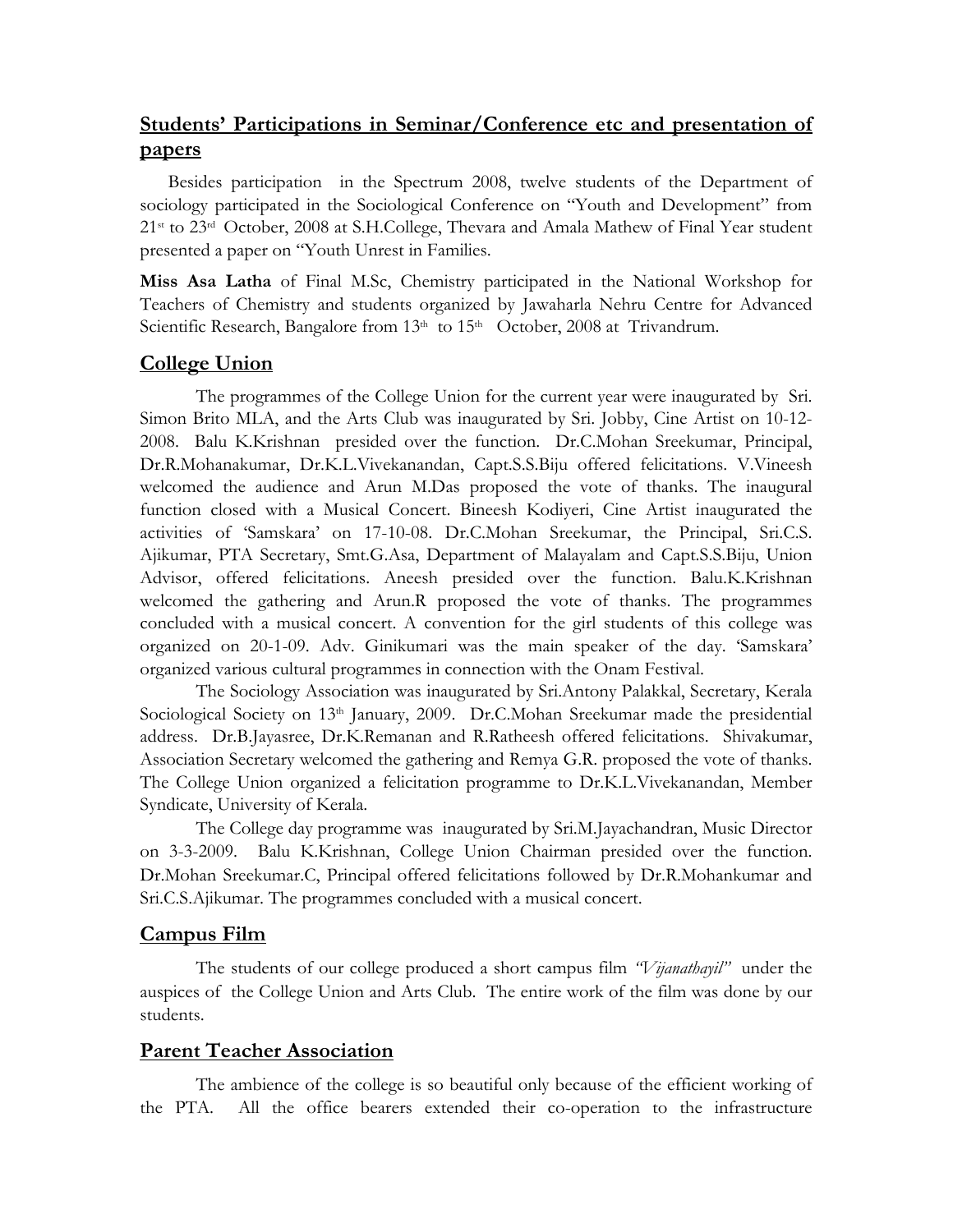development and smooth running of the college. Their contribution in the qualitative development of the academic activities is praise worthy. The PTA is engaged in the free supply of mid-day meals to our 120 students who were identified by the tutors through the tutorial system. Study materials were also distributed to the needy students. Water supply lines were repaired a re-laid for the uninterrupted supply of water. New computers were added to the Computer laboratory by the financial support of the PTA.

 The security, driver, sweepers, gardener and computer operator are under the direct responsibility of the PTA. The telephone and electricity bills are met from the funds of the PTA. The PTA generously extends its helping hand to the curricular as well as co-curricular activities in the college. Purchase of chemicals, books, stationery, printing of progress cards, academic diary, various forms, attendance register are also under taken by the PTA. Modification of the Department of Chemistry and Department of Zoology were done by the PTA.

Spectrum 2008 was fully funded by the PTA. Class-wise PTA meetings, expenses in connection with cultural programmes, the maintenance of the garden etc., were helped by the PTA. Repairing and servicing of electrical equipments, scientific equipment and the cleaning of water tanks, toilets, college campus etc., were also patronized by the PTA.

### **Class Wise PTA Meetings**

 Class wise Parent teacher meeting is conducted every year to provide information about the students to the respective parents. The interactive sessions contributed towards the all-round development of the students. 39 class wise PTA meetings were organized during the academic year 2008-09.

#### **Know Your College Programme**

 A one day orientation programme for the first year degree students, "Know Your College" was organized in the college on 1<sup>st</sup> September, 2008. The students were divided into five groups and teams of teachers made the students to familiar with the several aspects of the college including the history of the college, facilities available, disciplinary regulations, examination system, curricular aspects and extra- curricular activities of various clubs, committees, centers, cells and forums, NCC, NSS and other personality development programmes

#### **The Tutorial system**

 The Tutorial System prevailing in this college pays special attention to the progress of the wards and necessary care and guidance is given to the students then and there, to solve their problems. The Tutorial Systems helps to develop a good rapport between the faculty and the students. The tutorial System helps to identify the students for various welfare programmes such as free meals, distribution of study materials and other financial aids.

#### **Festival Celebrations**

 Onam, Depavali and Christmas were celebrated in the college. A food festival was also organized with great enthusiasm during the Onam celebrations Athapookalam and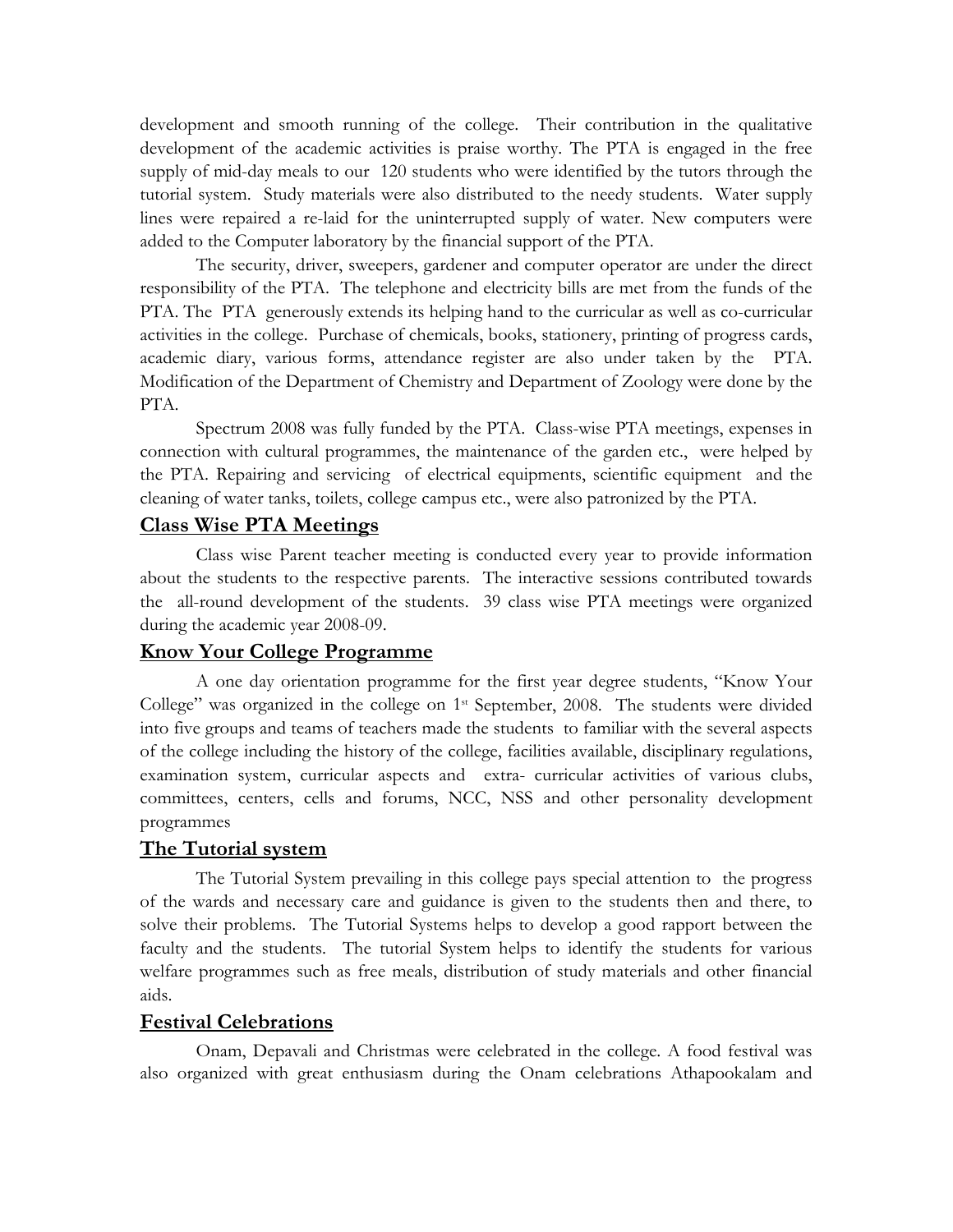*Pulkoodu* competitions were organized during Onam and X'mas respectively. The entire students, faculty and administrative staff participated in all these occasions enthusiastically.

# **Sree Narayana Gurudeva Jayanthy and Sivagiri Pilgrimage**

The entire staff of the college participated in the 154<sup>th</sup> Sree Narayana Gurudeva Jayanthy held at Chempazhanthy Gurukulam and participated in the Sivagiri Pilgrimage. Facilities for parking vehicles, accommodation, drinking water, canteen etc were provided in the college for the pilgrims. The teaching and non-teaching staff, the NCC cadets etc participated in this great endeavour. The role played by the PTA, NCC cadets and nonteaching staff was praise worthy.

# **Committees, Cells, Clubs, Centers and Forums**

One of the objectives of the college is the all-round personality development of the students. With this idea in mind, we constituted a number of Committees, Cells, Clubs, Centers and Forums.

# **Sree Narayana Study Centre**

The Sree Narayana Study Center has organized an essay writing competition on the subject "Help Ever Hurt Never", under the auspices of Sri Satya Sai Seva Samathy, Pattom on31-7-2008. 23 students of our college participated in the competition, Jijimol.S of Final Year B.Com., received the first prize. Prof.S.Vijayabalan, Principal (Rtd), Govt. Law College and former member, Kerala Public Service Commission gave lecture on "Human Values in Education" on 5<sup>th</sup> February, 2009.

# **Women's Study Centre**

 Women Study Centre conducted a one day seminar on various awareness programmes on 28th January, 2009. Justice D. Sreedevi, Chairperson, Kerala Women's Commission made the key note address. Dr.C.Mohan Sreekumar inaugurated the function. Dr. Maj. Sethulekshmy, convener of the club presided over the function. A documentary film was also shown in connection with the awareness programme.

# **Book Club**

 The Book Club has been formulated for the development of reading habits and literary talents of the students. The Book Club organized a talk by Dr.Sajeev Rose, Reader in English, Govt.Women's College, Trivandrum. Principal Dr.C.Mohan Sreekumar inaugurated the function and Smt.G.Asa, the Convenor of the Club presided over the function. Sri.C.S.Ajikumar made the felicitation. Reji welcomed the audience and Divya proposed the vote of thanks.

# **Career guidance**

 Sri.Brahmanayakam, has taken a class on "Career guidance and Motivation" for the Final Year students of the Department of Sociology on 27<sup>th</sup> February, 2009.

# **The Debating and Literary Forum**

The Debating and Literary forum of our college organized a talk on "Role of Literature in Understanding One's Self" on 21-1-09 by Prof.R.Balachandran. Smt.R.Lathika presided over the function and Dr.C.Mohan Sreekumar inaugurated the function.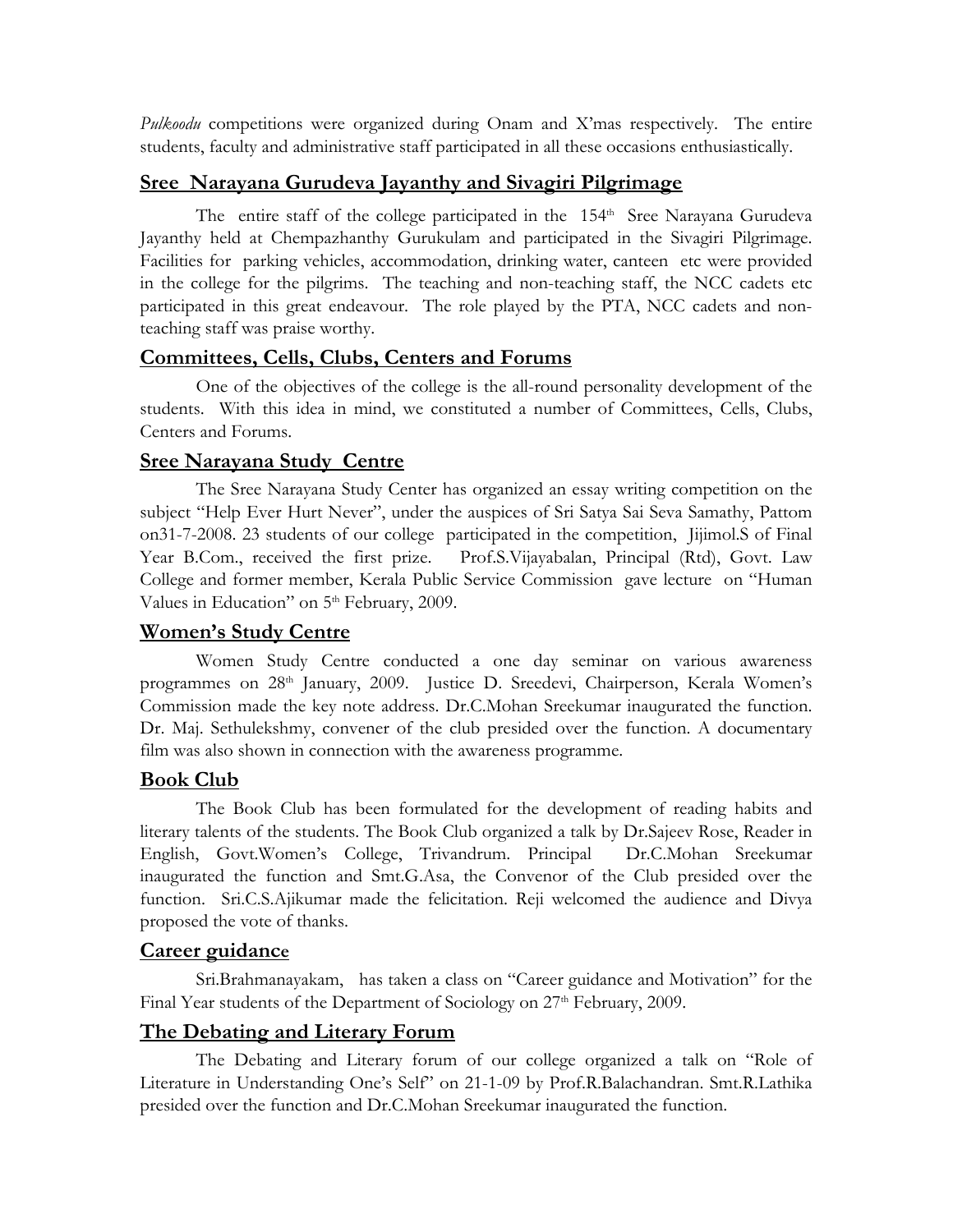## **Human Rights Forum**

 The Human Rights forum organized a talk on "Society, Crime and Police in Kerala" with focus on Human Rights by Sri.B.Anilkumar, Circle Inspector of Police, Kazhakuttom. Dr.C.Mohan Sreekumar presided over the function. Sri.C.S.Ajikumar and Balu K. Krishnan offered fecilitations. Dr.P.S.Vijayanath Raj welcomed the audience and Soniya Babu proposed the vote of thanks.

## **Tourism Club**

 The functions of the tourism Club was inaugurated by Dr.B.Vijayakumar, Principal, Kerala Institute of Tourism and Travel Studies, Trivandrum and delivered a talk on "Responsible Tourism" on 12-2-2009. Dr.C.Mohan Sreekumar presided over the function. Smt.S.Sudha, Convenor of the Club welcomed the audience and Sri.C.S.Ajikumar delivered the felicitation speech. Aneesh V.L. proposed the vote of thanks.

### **Remedial classes**

 Besides the remedial classes of the various Department, the Department of Sociology organized a remedial class for the Final Year sociology students on 13<sup>th</sup> February, 2009 by Dr.K.B.Thankamony, former HoD of the Department of Sociology.

## **Counselling Centre**

 The counselling centre functioning in our college under the Psychology Department, aims at enhancing the mental health and maximising the potentialities of students. Along with counselling, the centre offers psychological testing for assessing IQ, vocational interest pattern and the root personality of students. The tutors identify the students who are in need of the service of the centre and fix prior appointments. The Department organized a one day seminar on the World Mental Health Day, 10th October, 2008. The key note address on "Learning Disability" was delivered by Mr.Anilkumar Nair, Sr. Consultant Psychologist, ICCONS. Dr.C. Mohan Sreekumar presided over the function. Dr.A.S.Raakhee welcomed the audience and Deepa.P.T. proposed the vote of thanks. A Poster exhibition followed by a film based on learning disability titled "Tare Zameen Par" was also shown to mark the occasion.

As part of the extension programme of the centre, an IQ camp was organized for the students of the Lower Primary School, Chempazhanthy on 30<sup>th</sup> January, 2009.

### **Welcome to the First Year Students**

 The first year degree students were welcomed to the campus by the senior students on 20<sup>th</sup> October, 2008. All the Departments participated in the function.

# **Farewell to the Final Year Students**

Farewell to the final year students were organized by the junior students on  $4<sup>th</sup>$ March, 2009. All the Departments participated in the function.

# **Music, Dance and Theatre Club**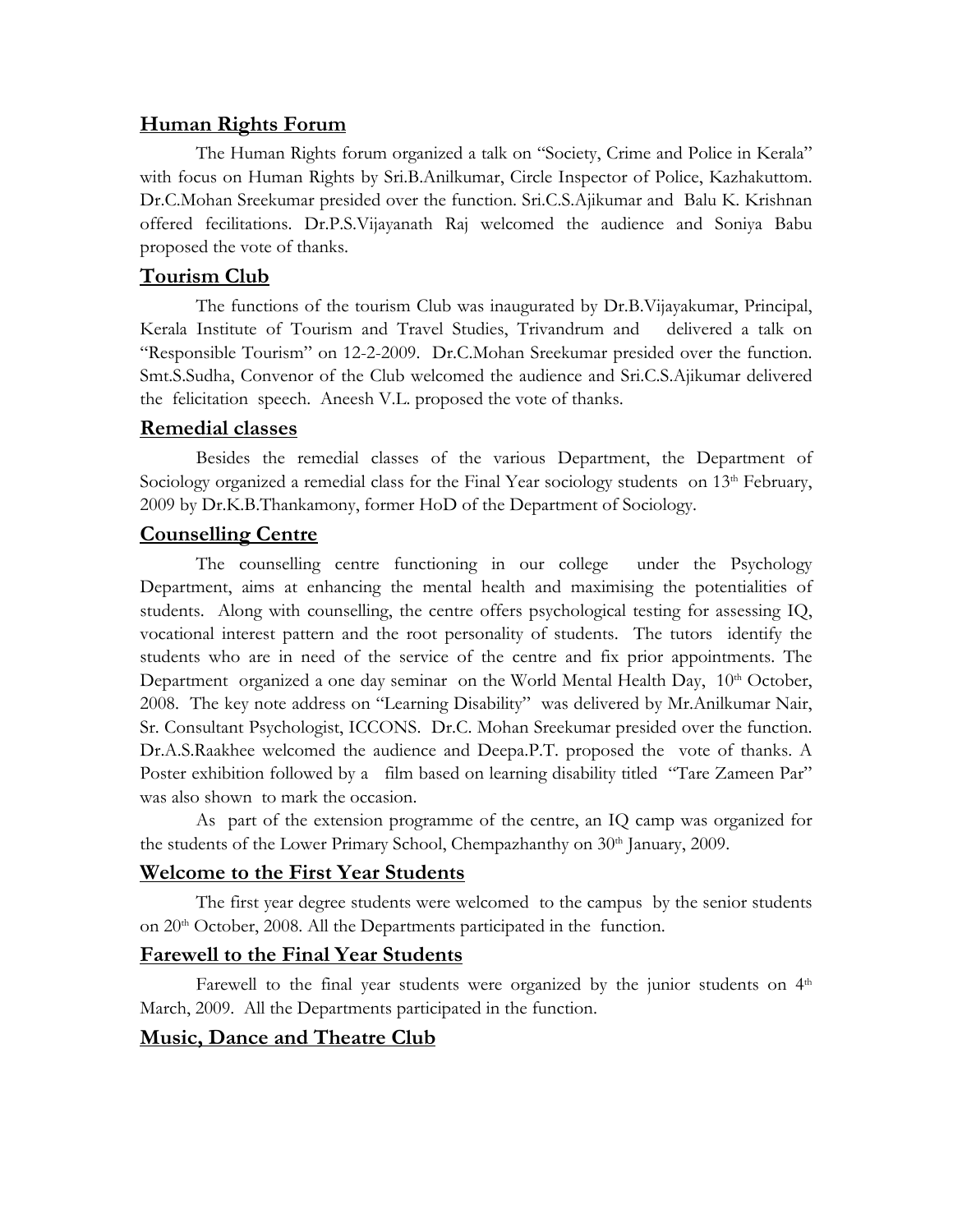The music, dance and theatre clubs in the college actively participated in various programmes of the college such as Onam, Spectrum, Kerala University Youth Festival, Alumni etc.

#### **Students Participation in Cultural Events**.

Our College Team actively participated in the Kerala University Youth Festival at Kollam during the first week of February, 2009.

**Deepu Divakaran** of Second Year Geology got the third prize in Mimicking.

**K.S. Ratheesh** of Final Year Zoology was selected as the best male singer in the Television programme "Rangoli" He has won the first prize in AKG Samskarika Samithi Super Singer Programme

 K.S.Ratheesh and A.Appu participated in the "Cross Roads 09" and K.S.Ratheesh Secured first prize in "Voice of Cross Roads conducted at Mar Baselius Engineering College Triandrum

Our Music Club members ( K.S.Ratheesh, A.Appu, Aparna Mohan, Mukundan, Girish Mihan and Prasood participated in the programme "Octave 09" at St.Thomas College for Teacher Education, Trivandrum and bagged the first prize in Numerical Quiz, Karoke round and Folk songs. The team bagged the overall championship and the everrolling trophy.

#### **Annual Athletic Meet**

The Annual Athletic meet of our college was held on 9<sup>th</sup> January, 2009. Students, Faculty and Administrative Staff actively participated in the meet. Prizes and certificates were distributed to the winners.

#### **Film Festival**

This year also, the college union organized a two day film festival 2009 at Tagore Theatre, Trivandrum in which four films were shown.

#### **Study Tours**

All most all the departments organized study tours to south Indian regions including Tamil Nadu and Karnataka for study as well as for social acquaintance. A Legislative Assembly study tour was arranged by the Department of Political Science for the second year students on 3rd December, 2008 accompanied by the tutor Dr.L.Thulaseedharan and for the first year students on 17<sup>th</sup> December, 2008 by Sri.S. Sisubalan. The students got an opportunity to have first hand experience of the Assembly proceedings of the Govt. of Kerala. The students visited the Assembly museum also.

### **Staff Tour**

A one day staff tour was organized on 7<sup>th</sup> March, 2009 for the entertainment of the staff and family members to Kollam. The cruise in the *Astamudi* Lake for a day was enjoyed by all the members. Cultural events were also arranged as part of the tour.

### **Social Exposure**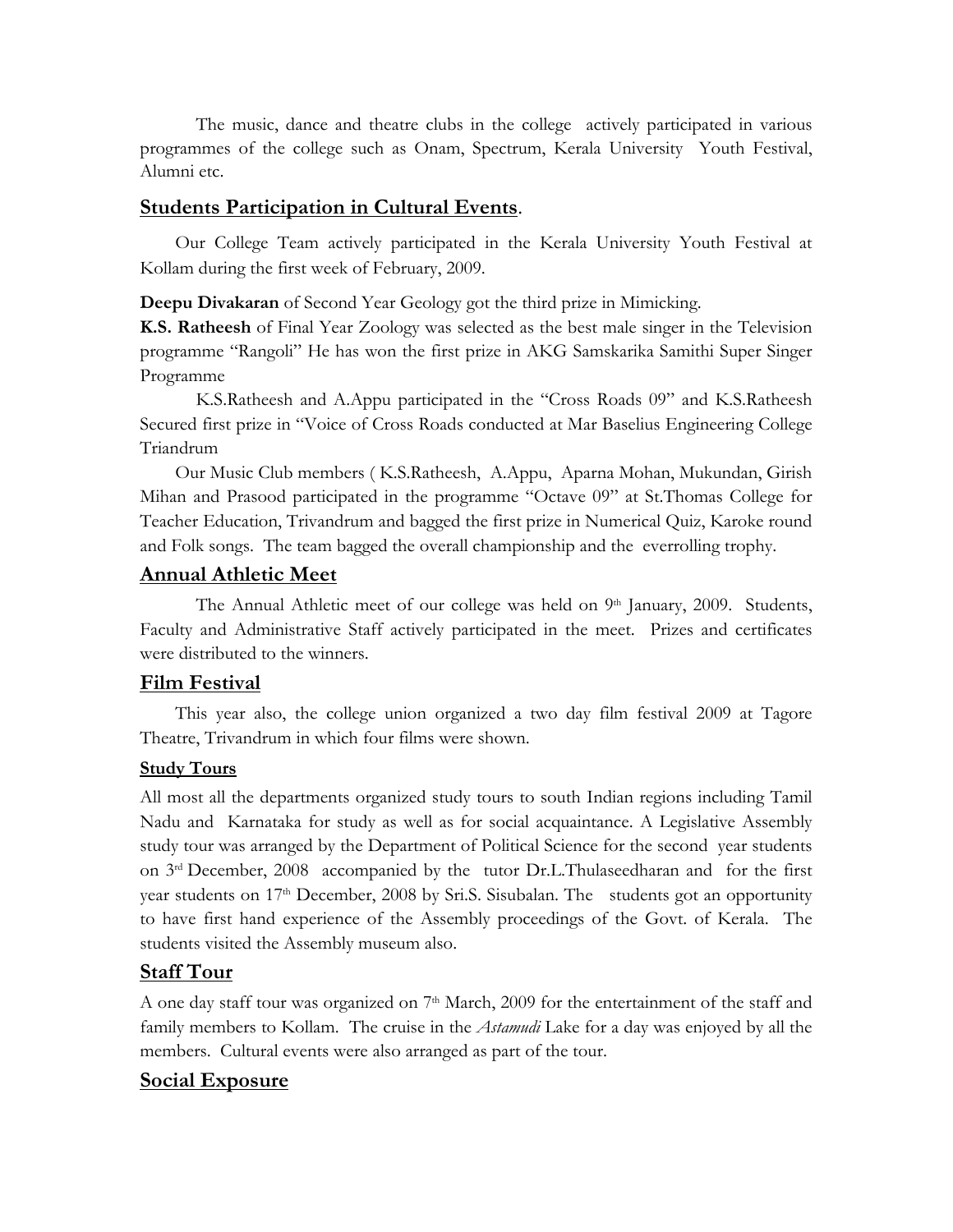The first and second year students of the Department of Sociology visited an old age home run by 'Assissi Nikethen' on  $1<sup>st</sup>$  July, 2008 as part of their social exposure to study of the aged.

#### **Department Magazine**

The Department of Sociology released a Magazine "Mayilpeeli" on 10<sup>th</sup> November, 2008 by Smt.J.Lalithambika IAS.

### **Alumni Association**

The Sociology Alumni Co-ordination Society for Humanity Improvement (SACSHI) of the Sociology Department met on 2-10-2008 (Gandhi Jayanthy Day) and conducted a seminar on "Social Issues in the Contemporary Indian Society". Dr.C.Mohan Sreekumar, Principal of the college inaugurated the seminar and Sri.Rajendran Cherupoika delivered the key note address.

The Department of Psychology organized an alumni meet on 10<sup>th</sup> January, 2009. Dr. P.T. Kurian was the chief guest of the day. Dr.C.Mohan Sreekumar inaugurated the function and Dr.J.S. Nishima presided over the function

CHESNA, the alumni association of the college this year also met on the second Saturday of February, 2009 (14-2-2009). Dr.Mohan Sreekumar. C, presided over the function. Sri.T.Sarachandra Prasad welcomed the audience and Sri.Abdul Vahid proposed the vote of thanks. Sri.M.M.Hassan,Ex-Minister for Parliamentary Affairs, Sri.MA Vahid, MLA, Sri. C. Mohanachandran, Ex-President, Sports Council etc participated in the inaugural session. Ailam Unnikrishnan, Secretary, presented the report. The programmes ended with a cultural feast of dance, mimics parade and musical concert.

# **Farewell Meeting of Teaching Staff**

Smt.Beena AnandaKumar Head of the Department of Economics retired from service during the year 2008-09 after her meritorious service in various Sree Narayana Colleges. The Principal presented memento to her and expressed his gratitude in her meritorious service.

# **Commemorative Lecture, Award Distribution and Farewell Meeting of Non-Teaching staff**

The non-teaching staff organized a one day commemorative lecture on Sri.R.Sankar. Sri.Cheriyan Philip, Chairman, KTDC was the chief guest of the day and made a commemorative lecture and awards were distributed to the students who scored highest marks in the 10<sup>th</sup> standard. On another occasion Prof.V.S.Lee, Principal, Sree Narayana College, Varkala distributed award to Vishnu Nandakumar who scored the highest marks in the  $10<sup>th</sup>$  standard. Dr.Mohan Sreekumar C., Principal distributed mementos to the retiring staff. Smt.Usha P.Chandran presided over the function. Sri.MD Ratheeshkumar, Dr.K.L.Vivekandan, Sri.T.N.Manoharan, Sri.C.S.Ajikumar, Sri.Vettukad Asokan,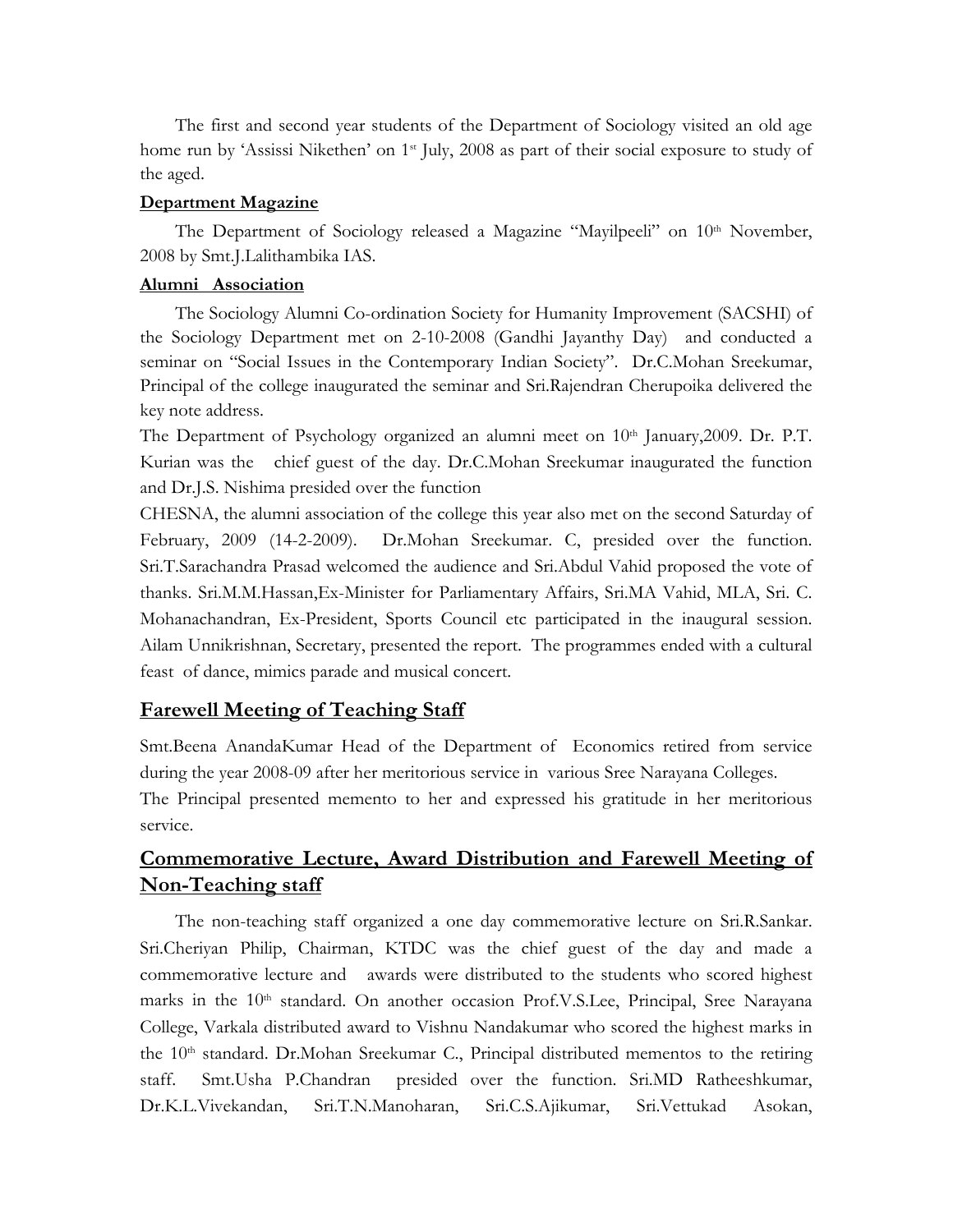Sri.Nandakumar, Sri.Shymlal and Smt.Sunithakumari offered felicitations. Smt.Y.Ajitha welcomed the audience and Sri.Premji K.S. proposed the vote of thanks. Seven members of the non-teaching staff retired from service during the year 2008-09 after their meritorious service in various Sree Narayana Colleges.

| 1. | Smt.A.Saradhamony  | L.D.Clerk (Hr.Gr.) |
|----|--------------------|--------------------|
| 2. | Smt.V.Valsala      | L.D.Clerk (Hr.Gr.) |
| 3. | Sri.S.Sasidharan   | L.D.Clerk          |
| 4. | Sri.Sasidharan     | Mechanic           |
| 5. | Smt.R.Rathika Devi | Lab. Asst.         |
| 6. | Sri.M.Jayachandran | Library Asst.      |
| 7. | Sri.D.Sreekumar    | Lab. Asst.         |
|    |                    |                    |

### **Scholarships and Awards**

**Divya S.R.** and **Aswathy M** of the Department of Sociology received VKS Memorial scholarship for the financially backward bright degree students.

**Kerala University Merit Scholarship** was awarded to the following seven students for the year 2007-08.

- 1. Sini. A. II DC. Sociology
- 2. Thanseela.N. II DC Sociology
- 3. Vinitha B, II DC Chemistry
- 4. Krishna Priya R S II DC Botany
- 5. Reshmi S R II DC Botany
- 6. Krishna Priya U II DC Botany
- 7. Rakhi S II DC Zoology

**Kerala University Golden Jubilee Scholarship** was awarded to the following three students

- 1. Soumys G II DC Economics
- 2. Udayakumar II DC Economics
- 3. Lekha RV II DC Economics
- **Ms. Neethu Mohan** of I DC Physics got first prize for short Story writing in State Level competition conducted by AKPCTA in connection with the *Vanitha* Convention
- **Ms. Raji R.S.** of I DC Physics got second prize for short Story writing in State Level competition conducted by AKPCTA in connection with the *Vanitha* Convention The Students of the Department of English , Geology and Physics received first prize, second prize and third prize for 'Athapookalam' competition during Onam celebrations respectively. The students of Zoology Department received the first prize in